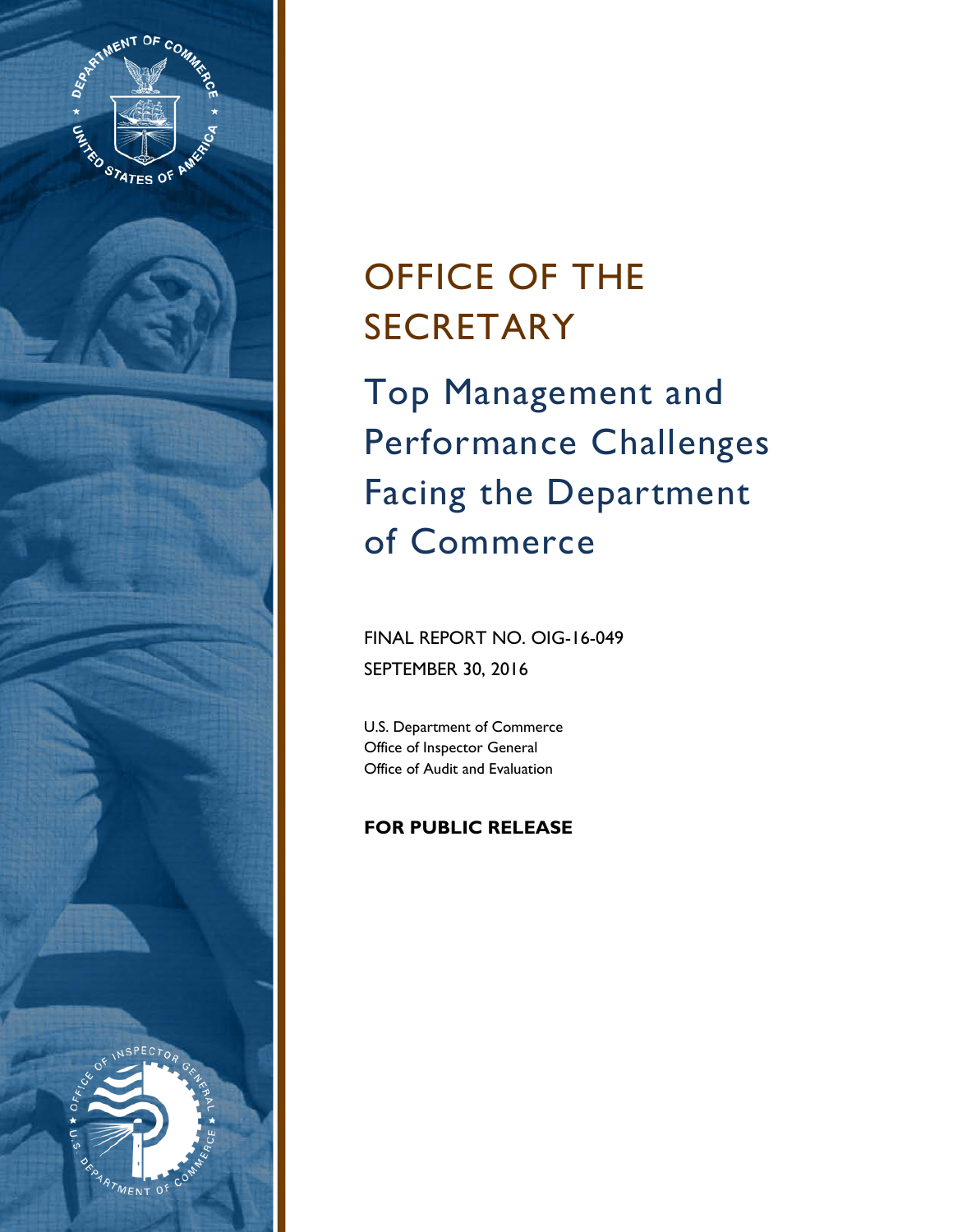

UNITED STATES DEPARTMENT OF COMMERCE **Office of Inspector General** Washington, D.C. 20230

September 30, 2016

# **INFORMATION MEMORANDUM FOR THE SECRETARY**

**FROM:** David Smith

Deputy Inspector General

**SUBJECT:** *Top Management and Performance Challenges Facing the Department of Commerce in Fiscal Year 2017* 

Enclosed is our final report on the Department of Commerce's top management and performance challenges for fiscal year (FY) 2017. We have aligned our report with the Department's FYs 2014–2018 Strategic Plan—and, within each of the plan's strategic goals, we discuss the challenges we have identified.

**1. TRADE AND INVESTMENT: Expand the U.S. economy through increased exports and foreign direct investment that leads to more and better American jobs.**

*Departmental and bureau grants oversight*. The Department and its bureaus with grant programs must consolidate the various Departmental grants management systems into one system. An additional challenge is identifying, hiring, and maintaining a qualified financial assistance workforce.

- **2. INNOVATION: Foster a more innovative U.S. economy—one that is better at inventing, improving, and commercializing products and technologies that lead to higher productivity and competitiveness.**
	- *USPTO patent examinations*. Despite the increase in both the number of patent examiners and spending on patent examination, USPTO still faces challenges in meeting its targets for patent processing time. In addition, USPTO continues to face challenges in enhancing patent quality and developing more effective quality metrics.
	- *USPTO information technology (IT) systems*. For FY 2017, USPTO requested \$595.6 million from Congress for its IT portfolio. As stated in its 2014–2018 Strategic Plan, USPTO's vision for the next 4 years includes plans to continue transforming its operations with next-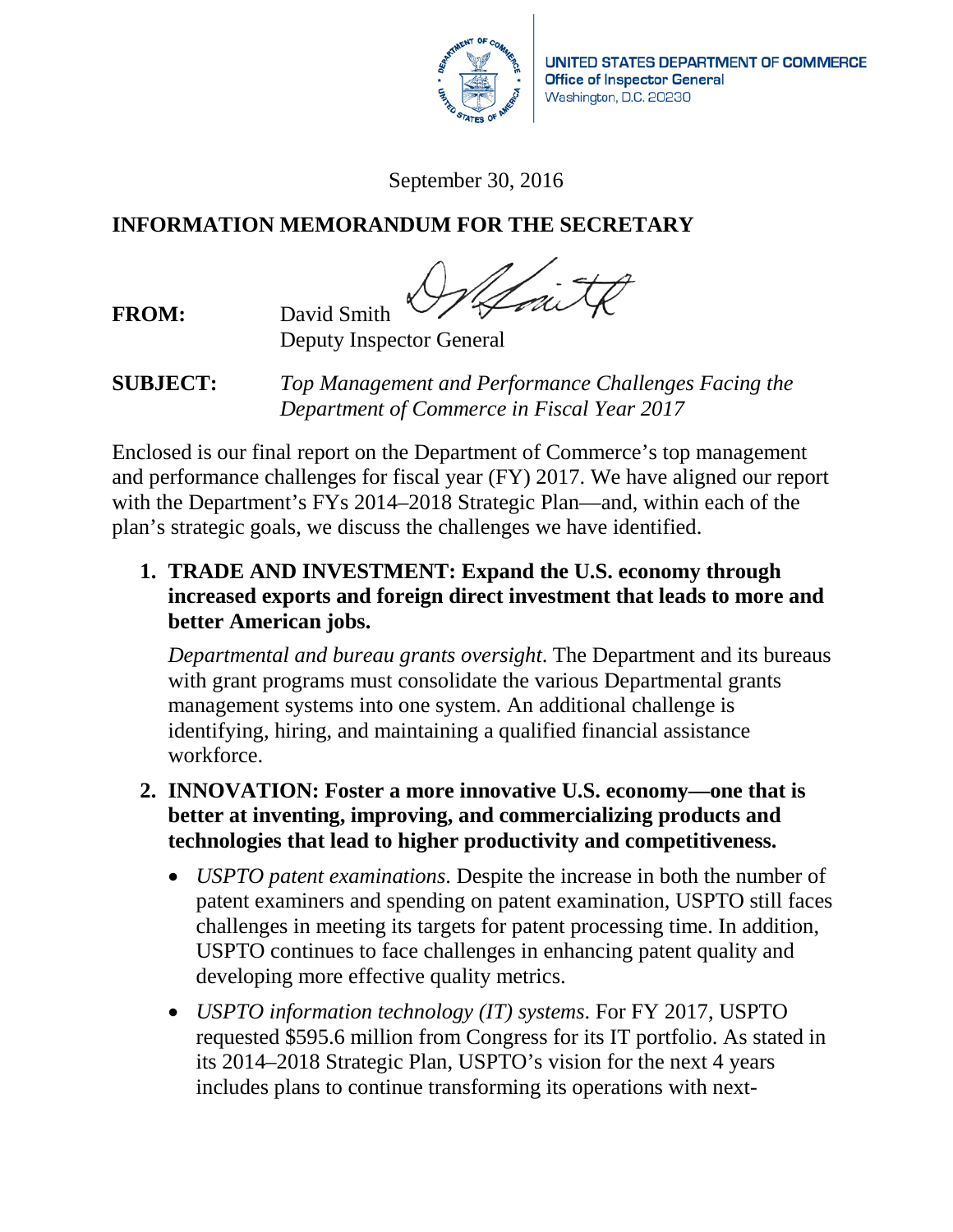generation technology and services. However, USPTO still needs to deploy a significant number of applications within the portfolios and, in the interim, must rely on more than 67 existing legacy systems to conduct day-to-day business.

- *FirstNet network implementation.* As FirstNet makes progress in acquisition activities, consultation, and internal control, challenges remain. FirstNet plans to award a contract for the development and management of a nationwide public safety broadband network (NPSBN) in November 2016. Also, NTIA issued \$116.56 million in grant awards under the Middle Class Tax Relief and Job Creation Act of 2012's State and Local Implementation Grant Program to promote—among each of the 56 states and territories, as well as tribes and federal public safety entities—outreach, data collection, and planning for the NPSBN. In addition, various government and accounting reports have identified the need for FirstNet to strengthen its controls.
- *Demand for radio frequency spectrum.* Freeing up spectrum for highspeed broadband services remains a key challenge facing the Department. In June 2010, the President directed the Department, working through NTIA, to make 500 megahertz of federal and non-federal spectrum available by 2020 to support wireless broadband needs. As of June 2016, NTIA reported that it has made available almost half of the 500 megahertz goal. NTIA continues to investigate opportunities to make additional spectrum available, while ensuring no loss of critical existing and planned federal, state, local, and tribal government capabilities.

# **3. ENVIRONMENT: Ensure communities and businesses have the necessary information, products, and services to prepare for and prosper in a changing environment.**

• *NOAA satellite acquisitions.* The Department must manage risks associated with the acquisition and development of environmental satellite systems. Satellite integration and test problems caused NOAA to delay the Geostationary Operational Environmental Satellite-R Series (GOES-R) estimated launch date to November 2016. If the launch date continues to be delayed, there will be increased risk of a potential gap in coverage. Also, in order for the Joint Polar Satellite System (JPSS) program to launch JPSS-1 by the end of the second quarter of FY 2017, it must investigate and correct a problem with a key instrument, as well as complete environmental and other final tests of the satellite and a major upgrade of the JPSS common ground system.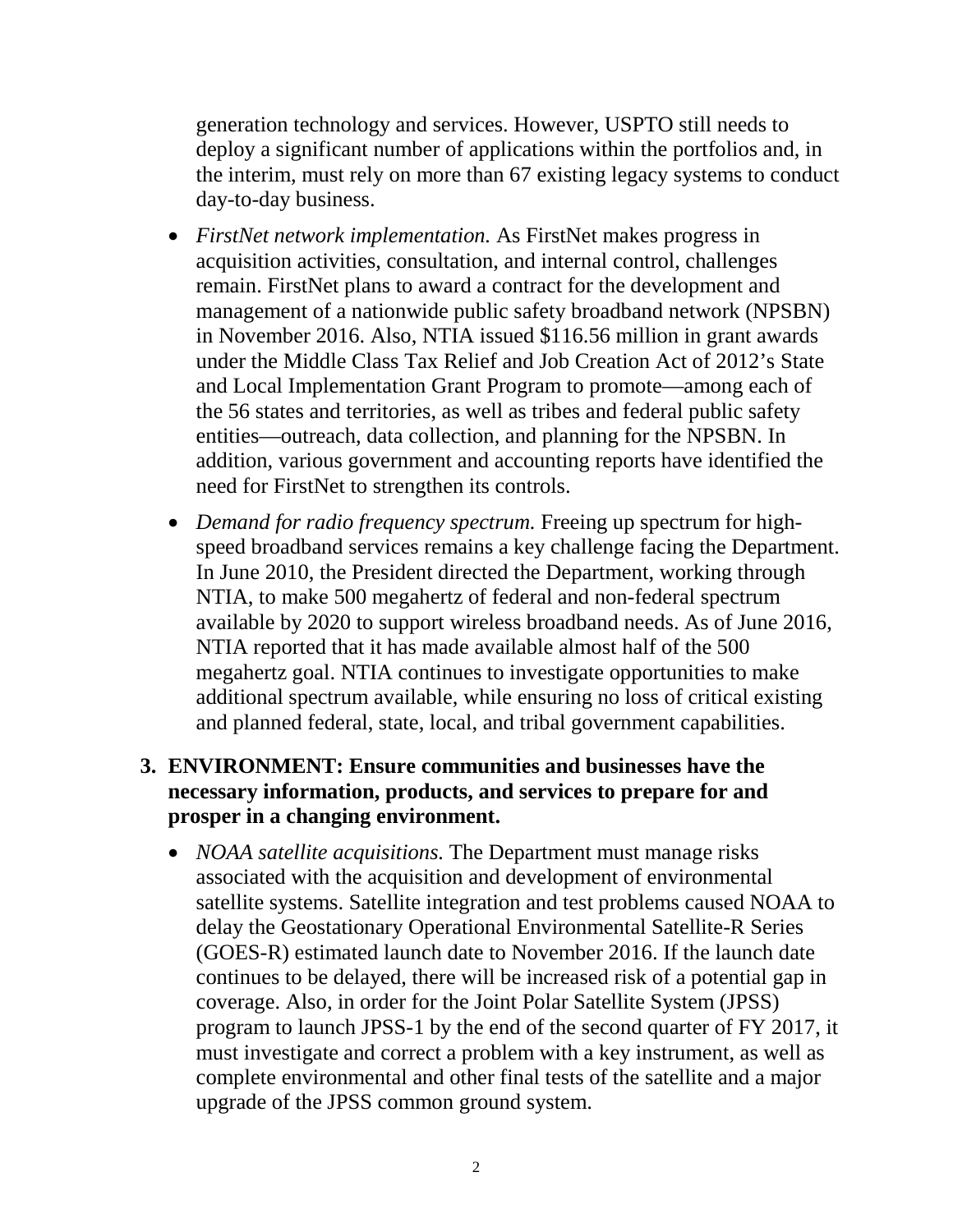- *NOAA observational data processing.* The ground system development problems that both GOES-R and JPSS-1 are addressing may necessitate the deferral of planned operational capabilities until after their launches. Management attention to post-launch test activities is needed to ensure users' needs are met—and inform a new Administration and Congress of data availability and its effect on forecasts.
- *NOAA National Marine Fisheries Service data.* NOAA Fisheries must balance two competing interests: promoting commercial and recreational fishing while preserving populations of fish and other marine life. Developing conservation and management measures requires collecting, analyzing, and reporting demographic information about fish populations via stock assessments. NOAA continues to face challenges to ensuring timely and accurate stock assessments and providing what is often controversial consultation to its stakeholders.

# **4. DATA: Improve government, business, and community decisions and knowledge by transforming Department data capabilities and supporting a data-enabled economy.**

- *2020 Census quality and cost.* On October 1, 2015—after conducting FYs 2013, 2014, and 2015 site tests—the Bureau released its 2020 Census Operational Plan, with a set of design decisions that drive how the 2020 Census will be conducted. The Bureau plans to conduct additional testing in order to refine the design. Its 2017 site test must be adequately planned and implemented to ensure critical information is obtained. In addition, audits continue to report deficiencies in the Bureau's cost accounting practices, which will make it difficult for the bureau to demonstrate that cost savings were realized. Without complete cost information, it will be difficult for the Bureau to compute accurate estimates and actual costs for comparison with budget requests.
- *Census enterprise data system.* The Census Enterprise Data Collection and Processing System (CEDCaP) Program aims to integrate and standardize the Bureau's systems in order to share data collection and processing across all censuses and surveys. Specifically, CEDCaP proposes to consolidate costs by retiring unique, survey-specific systems and redundant capabilities—a factor in the proposed redesign with a goal of realizing an estimated \$5 billion in costs avoidance for the 2020 decennial census. A challenge the Program faces is how to effectively integrate, test, and implement the architecture and systems to a level sufficient enough to support the 2017 Census site test, the 2018 end-to-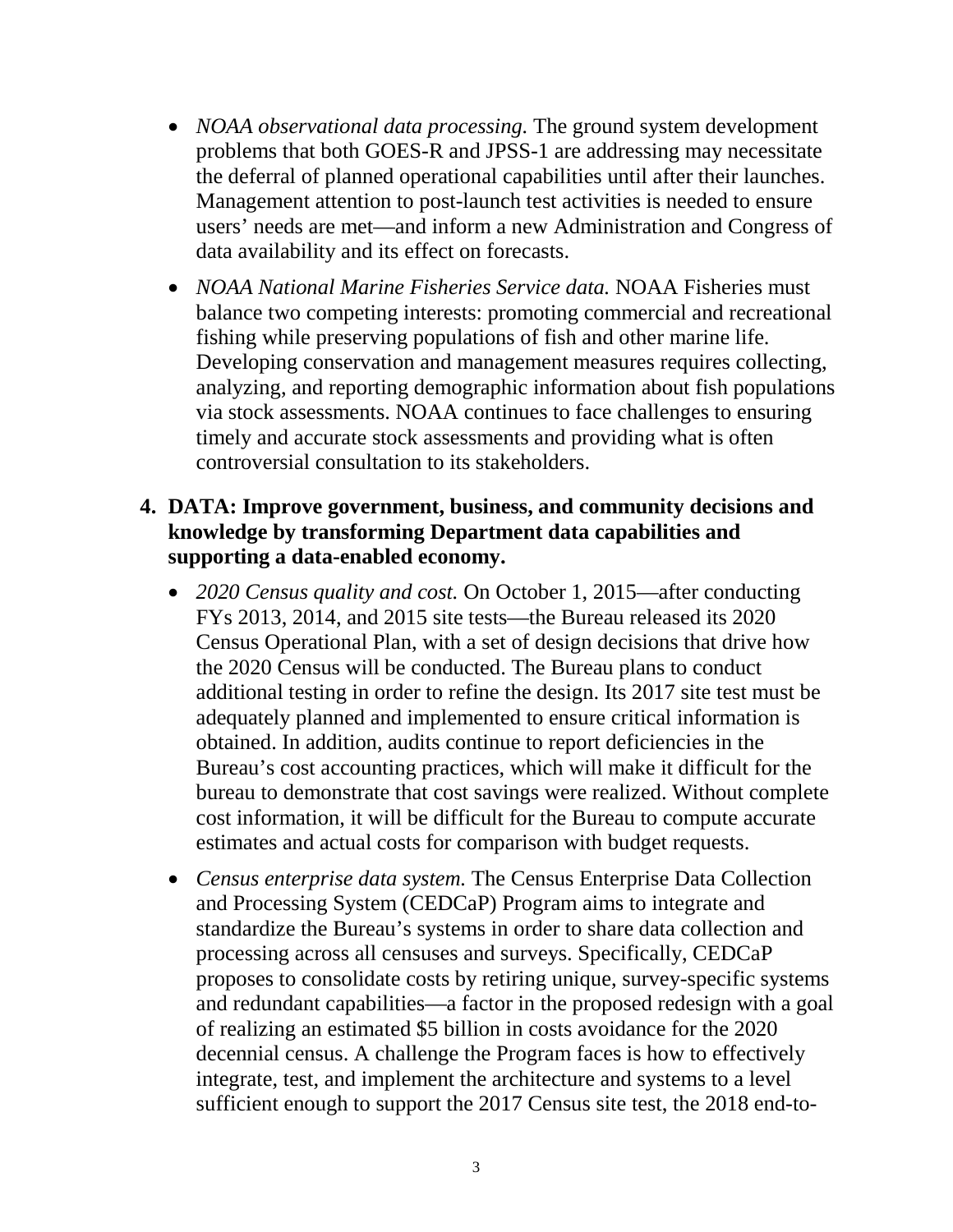end decennial test, and the 2020 Census itself, all within a short timeframe.

- *Departmental compliance with the Digital Accountability and Transparency Act of 2014 (DATA Act).* The DATA Act requires federal agencies to make available detailed information on their spending and use of federal funds and reporting it by specific categories, such as how much funding an agency receives from Congress and how much agencies spend on specific projects and awards. Due to the Department's legacy information systems and need to use existing funding resources, providing reliable and consistent agency program information and meeting the goals of the DATA Act will be a significant challenge.
- *Replacement for Commerce Business Systems (CBS).* The lack of a centralized and integrated financial management system continues to create reporting and oversight challenges for the Department—including the ability to effectively report financial data and monitor financial activity across its operating units. The Department and most of its operating units' continued reliance on CBS—with its limited functionality, high support costs, lack of system integration, and lack of centralized reporting capabilities—is an immediate high risk for the Department's compliance with current and future reporting requirements such as the DATA Act.

# **5. OPERATIONAL EXCELLENCE: Strengthen the Department's capacity to achieve its objectives, maximize return on program investments, and deliver quality, timely service.**

- *Department-wide IT security issues.* We continue to find deficiencies in the implementation of basic security measures, such as regularly identifying vulnerabilities, expeditiously remediating security flaws, and effectively managing access controls. As a result of these deficiencies, Department systems continued to face the significant risk of cyber attacks. Also, continuing the implementation of the enterprise security operations center and enterprise cybersecurity monitoring and operations is critical to providing timely cyber situational awareness across the Department. Accordingly, the Department needs to make the required management commitment and prioritize resources to fully implement these cybersecurity initiatives.
- *The Department's contracts and acquisitions.* A government-wide initiative notes that excessive reliance on sole-source and cost-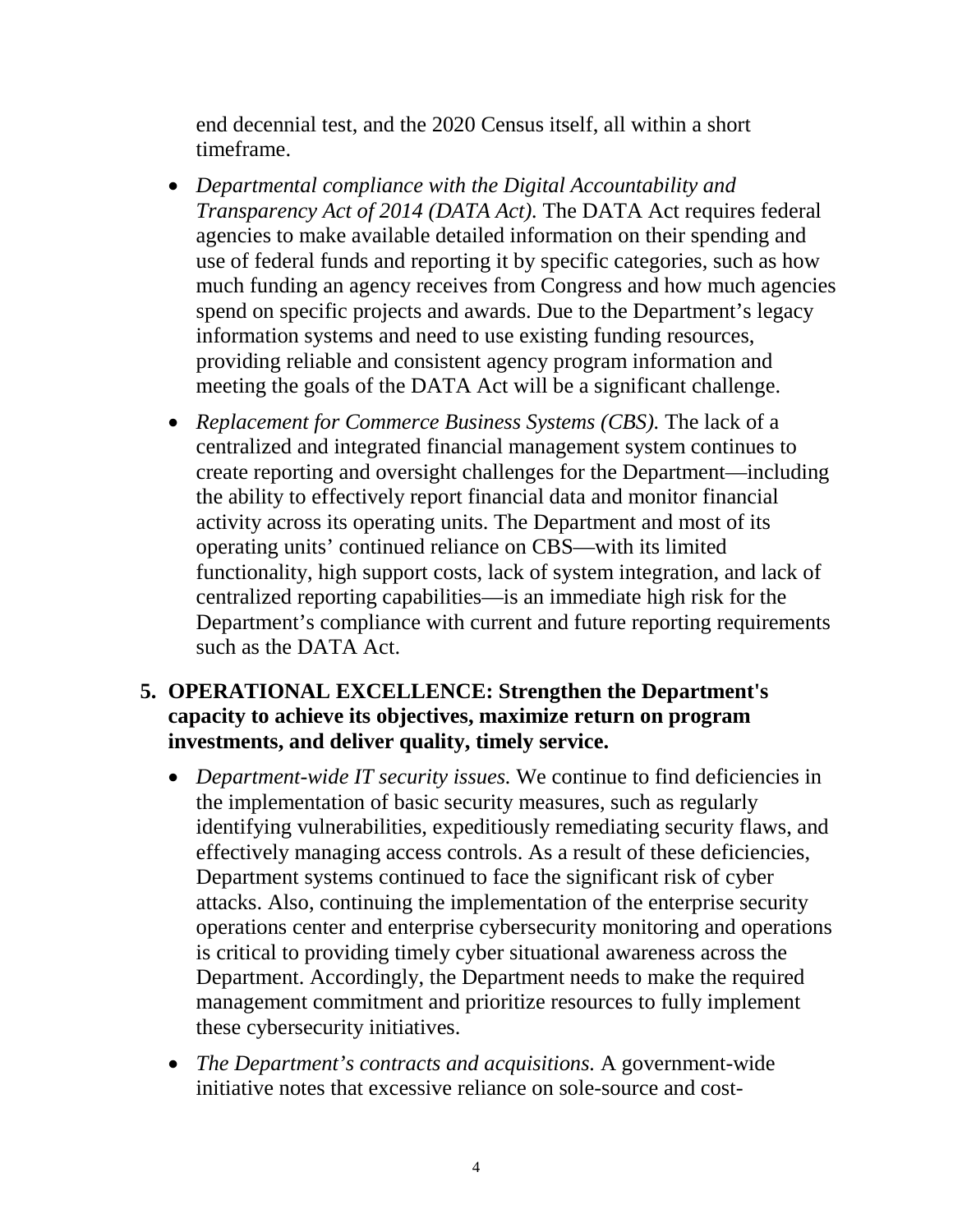reimbursement contracts creates risk of waste, inefficiency, and misuse. Our work across the Department continues to identify that—without sound procurement practices and an effective acquisition structure in place—the risk of wasted government dollars increases. During FY 2015, the Department made significant gains in managing and strengthening the acquisition workforce but still faces related challenges.

- *IT controls for financial data.* The independent auditor of the Department's annual financial statements reported general IT controls as a Department-wide significant deficiency in FYs 2012–2015. Specifically, the Department's financial systems continue to have deficiencies in the areas of access controls, configuration management, and segregation of duties within their financial management system. In addition, a significant deficiency related to IT access and configuration management control weaknesses was identified in the USPTO's annual financial statement audit in FY 2015. The Department and USPTO have ongoing efforts in place to implement corrective actions for the deficiencies identified.
- *Department-wide culture of accountability*. One major challenge is detecting and preventing time and attendance abuse, which OIG has investigated at several Departmental operating units. Another challenge involves the integrity of procurement processes: over the past 3 fiscal years, OIG conducted multiple investigations into allegations of abuse in contracting matters. In addition, in FY 2016, OIG investigated alleged abuses related to official Department travel. These inquiries raised concerns about the Department's compliance with governing laws and rules, particularly the Federal Travel Regulation and the Department's travel-related policies.

We remain committed to keeping the Department's decision-makers informed of problems identified through our audits and investigations so that timely corrective actions can be taken. The final version of the report and the Department's response to it (which appears as an appendix) will be included in the Department's *Annual Financial Report*, as required by law.<sup>[1](#page-5-0)</sup>

<span id="page-5-0"></span> $\frac{1}{1}$  31 U.S.C. § 3516(d).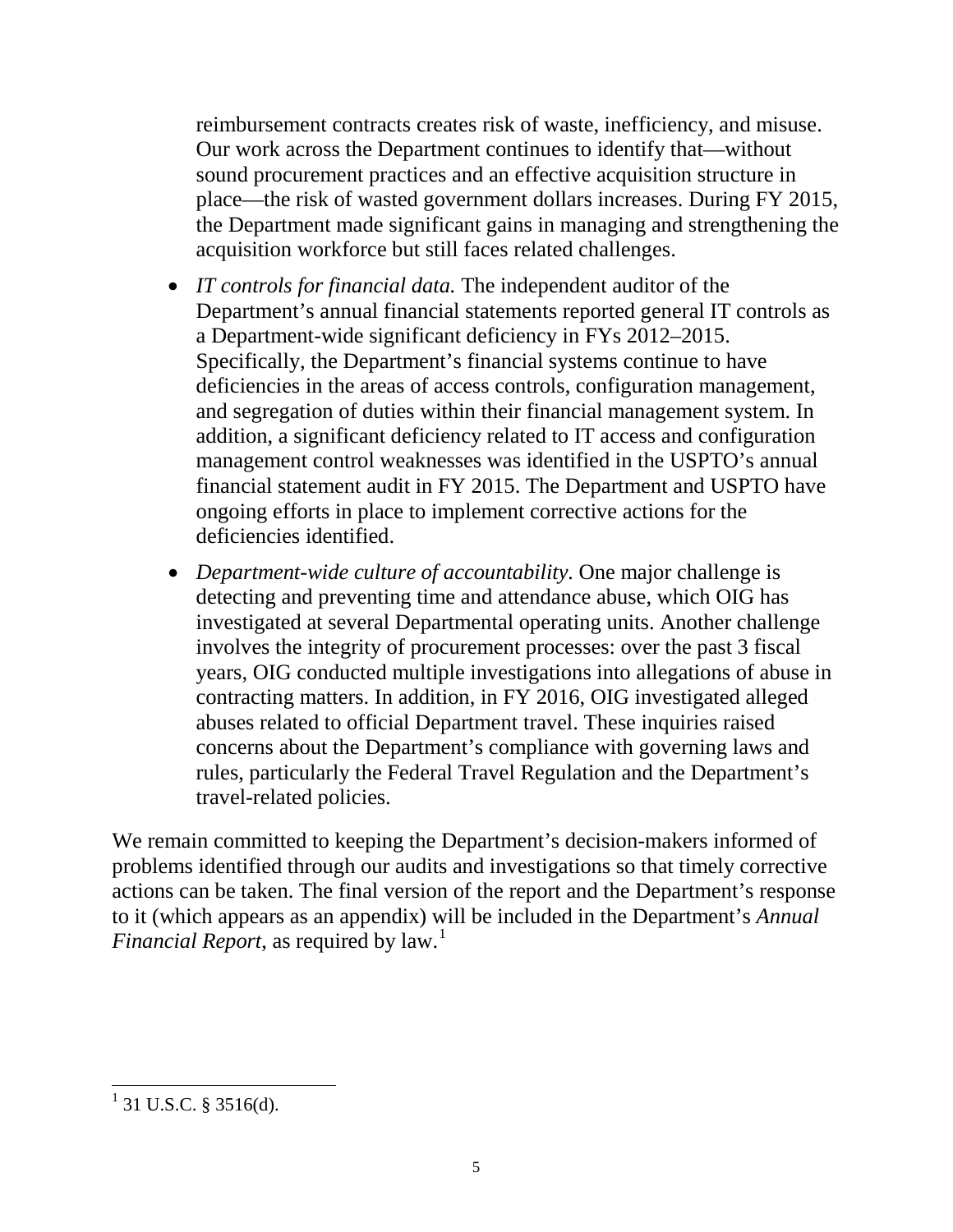We appreciate the cooperation received from the Department, and we look forward to working with you and the Secretarial Officers in the coming months. If you have any questions concerning this report, please contact me at (202) 482-4661.

cc: Bruce Andrews, Deputy Secretary of Commerce Kelly R. Welsh, General Counsel Joshua G. Berman, Deputy General Counsel Steve Cooper, Chief Information Officer Ellen Herbst, Chief Financial Officer and Assistant Secretary for Administration Jim Hock, Chief of Staff to the Secretary Operating Unit Heads Operating Unit Audit Liaisons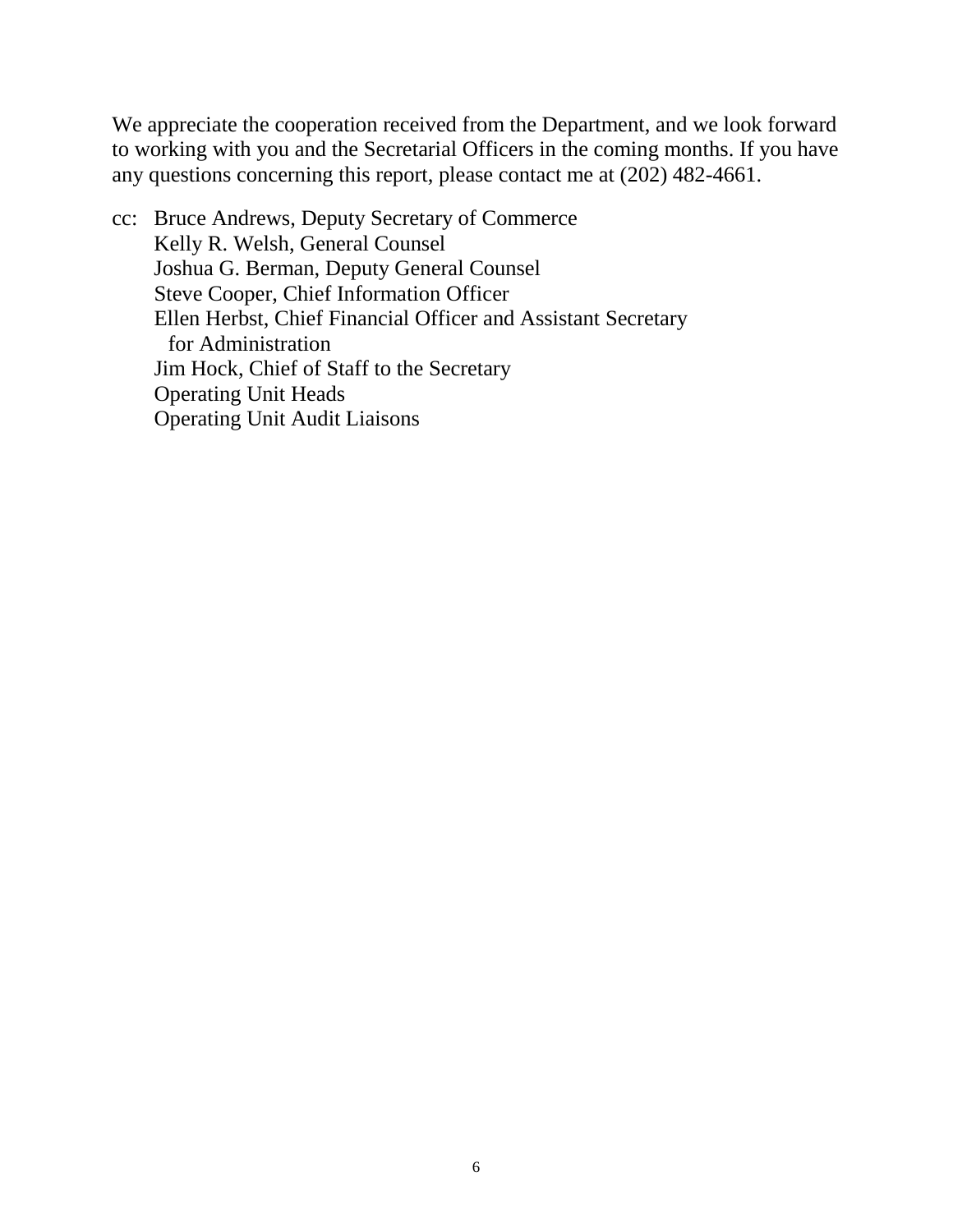# **Contents**

| Addressing the challenges of ensuring the successful procurement and monitoring of a    |
|-----------------------------------------------------------------------------------------|
|                                                                                         |
|                                                                                         |
| Managing environmental satellite system acquisition and development risks6              |
| Establishing life-cycle cost and schedule baselines for Polar Follow-On program 8       |
|                                                                                         |
| Balancing the priorities of sustainable fisheries with those of multiple stakeholders 9 |
|                                                                                         |
| Delivering a timely 2020 Census that maintains or improves data quality but costs less  |
| Delivering CEDCaP in time to support the 2020 Census workload volume 12                 |
| Achieving the mandate for government-wide data standards of the DATA Act 12             |
|                                                                                         |
| Departmental Strategic Goal 5: OPERATIONAL EXCELLENCE 14                                |
| Continuing to implement basic information security measures and expeditiously           |
|                                                                                         |
|                                                                                         |
|                                                                                         |
| Improving IT controls for financial data processed on the Department's systems 17       |
|                                                                                         |
|                                                                                         |
|                                                                                         |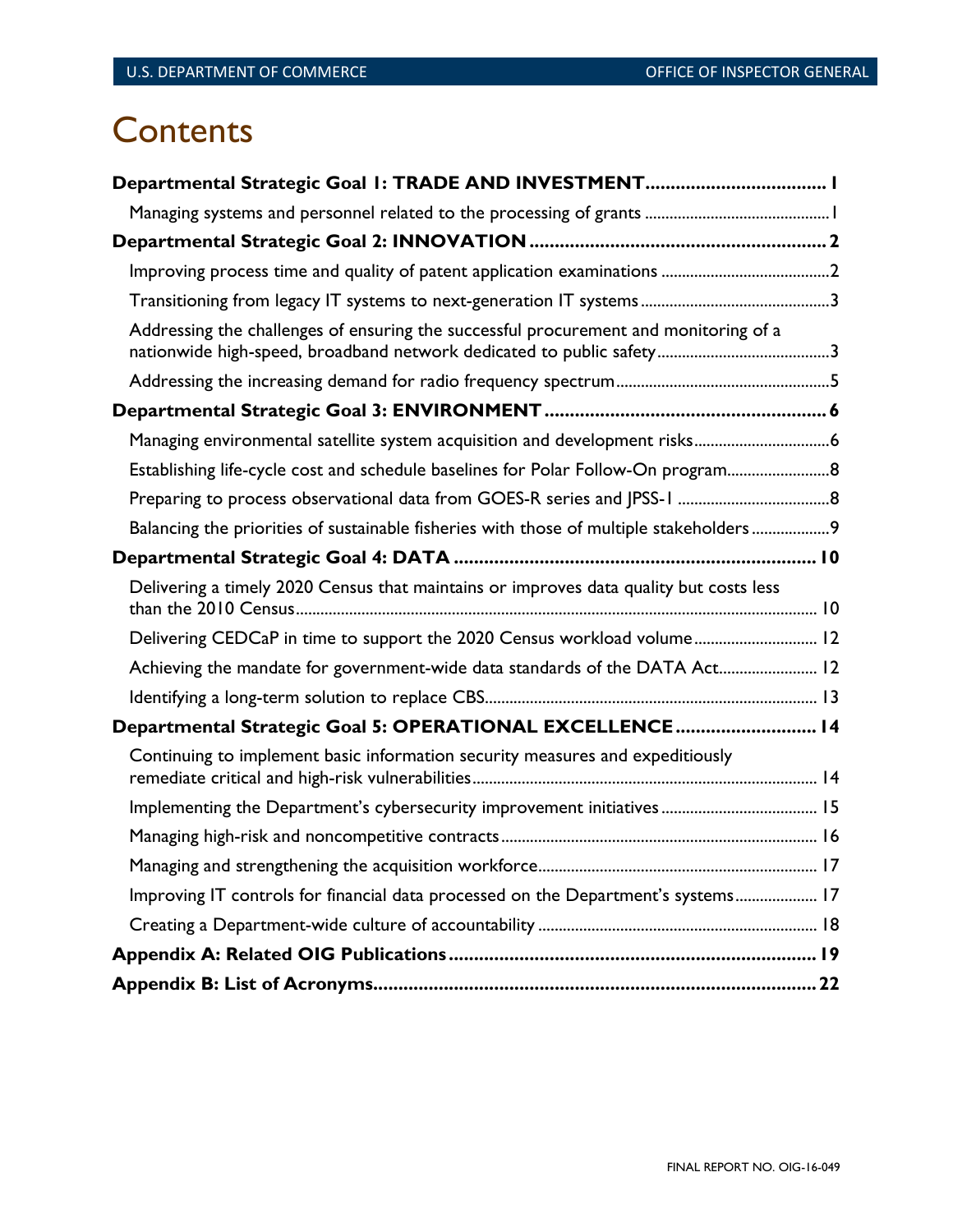#### <span id="page-8-0"></span>**Departmental Strategic Goal 1: TRADE AND INVESTMENT**

#### **Expand the U.S. economy through increased exports and foreign direct investment that leads to more and better American jobs**

The Department faces a challenge to comply with new requirements from the Office of Management and Budget (OMB) regarding grant administration, which became effective in December 2014. The new approach places a greater burden on the Department and, if not properly implemented, may affect the performance of its trade and research grant programs. Our fiscal year (FY) 2017 *Top Management and Performance Challenges* report focuses on managing systems and personnel related to the processing of grants.

#### <span id="page-8-1"></span>*Managing systems and personnel related to the processing of grants*

The Department continues to face challenges in its effort to consolidate the various Departmental grants management systems into one system. A single grant system is expected to reduce costs overall by consolidating interfaces and feeder systems and result in more efficient and effective administrative and business management. The Economic Development Administration (EDA) and the National Institute of Standards and Technology (NIST) continue to work with the National Oceanic and Atmospheric Administration (NOAA) to consolidate their grant management systems to the NOAA Grants Online (GOL) system. The system migration for the grant program on EDA's system began in 2014, with an estimated completion for October 2017. At this time, most EDA programs have migrated to GOL. However, the latest completion estimates are December 2017 for final migration of the EDA system and April 2018 for the NIST system. NOAA will be challenged to obtain funding, issue contracts for the work, and complete migration on time.

Another challenge is identifying, hiring, and maintaining a qualified financial assistance workforce. Unlike acquisitions personnel, those who monitor grants and cooperative agreements are not required to obtain or maintain their professional education through a formal, standardized certification program. Budget constraints and the lack of a required certification program for those in the Grants Management Specialist occupational series challenge bureaus' ability to identify and attract experienced financial assistance professionals.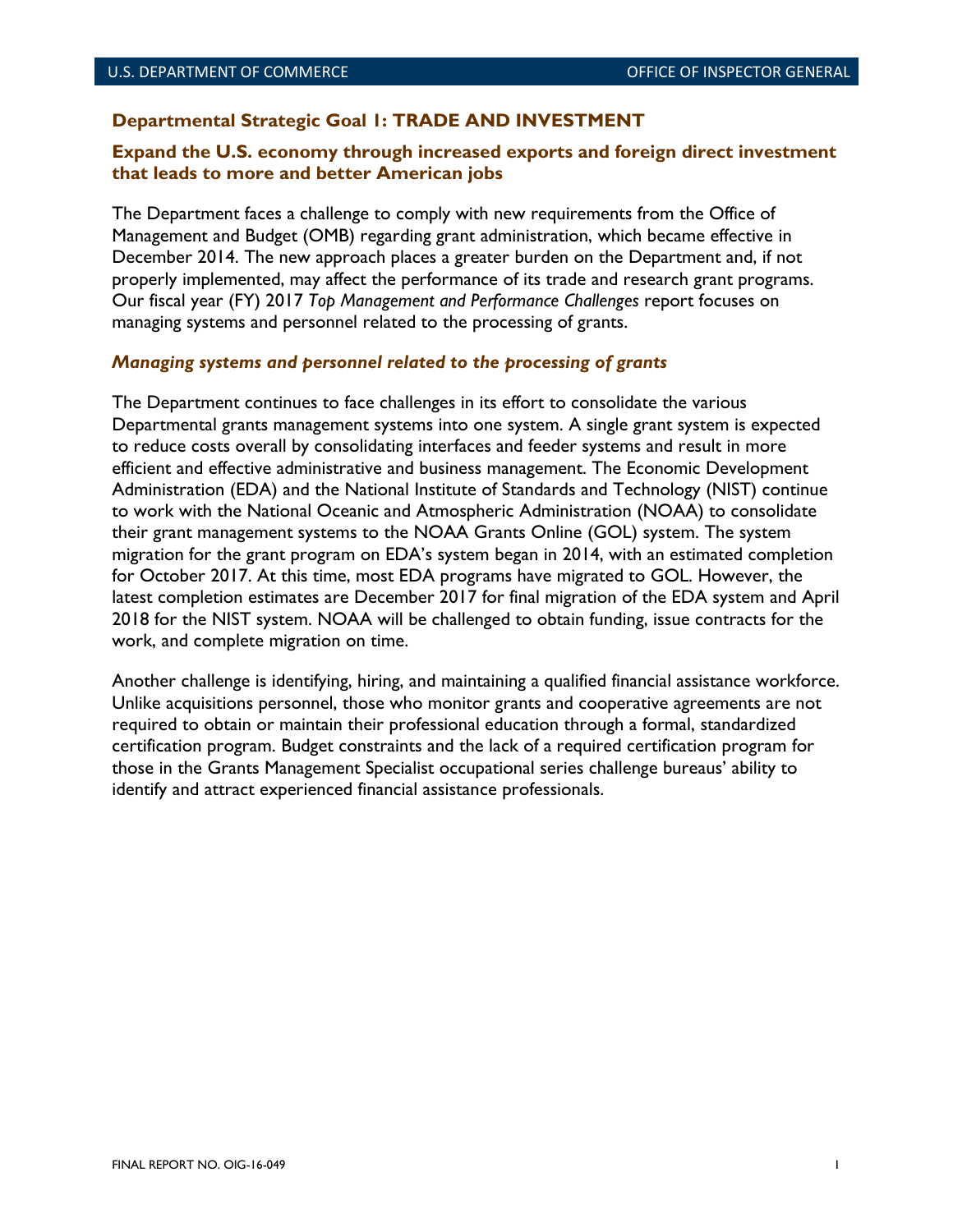# <span id="page-9-0"></span>**Departmental Strategic Goal 2: INNOVATION**

## **Foster a more innovative U.S. economy—one that is better at inventing, improving, and commercializing products and technologies that lead to higher productivity and competitiveness**

To foster a more innovative U.S. economy and strengthen U.S. manufacturing, the Department has many diverse innovation programs. These include programs within the U.S. Patent and Trademark Office (USPTO), the First Responder Network Authority (FirstNet), and the National Telecommunications and Information Administration (NTIA). Our FY 2017 *Top Management and Performance Challenges* report focuses on the following:

- USPTO improving process time and quality of patent application examinations;
- USPTO transitioning to next-generation information technology (IT) systems;
- NTIA and FirstNet successfully procuring and monitoring a nationwide public safety broadband network (NPSBN), effectively consulting with stakeholders, and addressing internal control, staffing, and other issues; and
- NTIA addressing the increasing demand for radio frequency spectrum through sharing among federal and commercial entities.

### <span id="page-9-1"></span>*Improving process time and quality of patent application examinations*

Between FY 2011 and FY 2015, the number of USPTO patent examiners increased by 34 percent, from 6,685 to 8,977. Over the same period, actual budget obligations for patent examination increased by 39 percent, from \$1.37 billion to \$1.91 billion. Despite the increase in the number of patent examiners and the increase in spending on patent examination, USPTO still faces challenges in meeting its targets for patent processing time. Specifically, in FY 2015, average first action pendency was 17.3 months while its target pendency was 16.4 months. For average total pendency, USPTO has made improvements in reducing the pendency to 26.6 months, meeting its target pendency of 27.7 months. However, USPTO still faces challenges for meeting its long-term goal of 10 months for the average first action pendency, and 20 months for the average total pendency by FY 2019.

The USPTO also faces a long-standing challenge to ensure that it issues high-quality patents to help protect patent applicants from litigation arising from ambiguous or overly broad patents as well as reduce abusive patent litigation by so-called "patent trolls." For FYs 2011–2015, USPTO adopted the composite quality metric to track performance of various factors that affect quality and to provide a single comprehensive metric representing the overall state of patent examination quality. However, in April 2015, we reported that USPTO's official quality metrics may underrepresent the true rate of errors associated with patent quality.' Further, through the Enhanced Patent Quality Initiative (EPQI) launched in FY 2015, USPTO received feedback that the composite quality metric did not adequately reflect quality.

<span id="page-9-2"></span>l <sup>1</sup> Department of Commerce Office of Inspector General, April 10, 2015. *USPTO Needs to Strengthen Patent Quality Assurance Practices,* OIG-15-026-A. Washington, DC: DOC OIG, 10.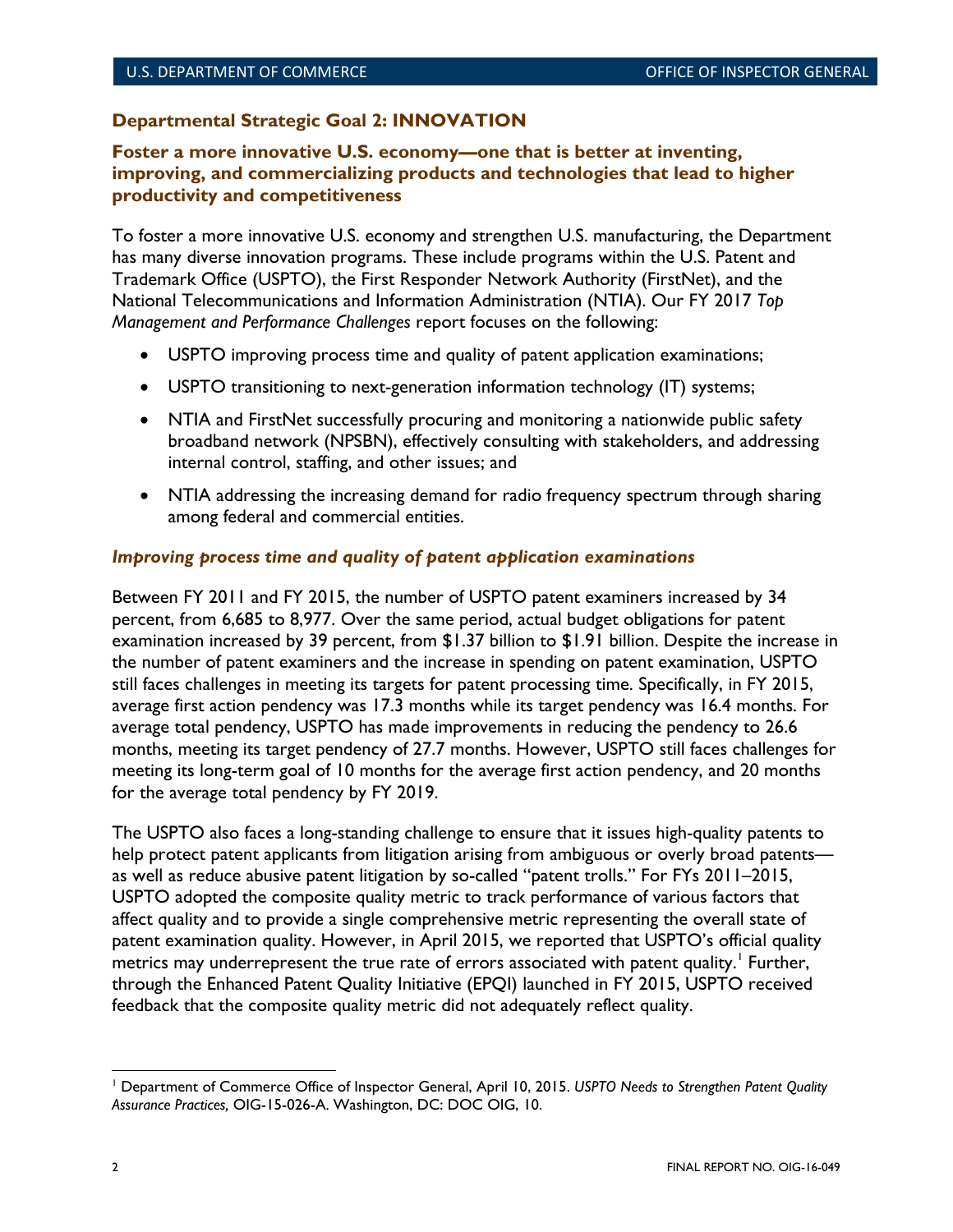In response, USPTO terminated the use of the composite quality metric at the end of FY 2015 and, working with its stakeholders, increased its focus on ensuring that it issues correct and clear patents. The new patent quality metric will focus on the correctness and clarity of the patent examiner's actions. According to USPTO, through correctness and clarity, such patents better enable potential users of patented technologies to make informed decisions on how to avoid infringement, whether to seek a license, and/or when to settle or litigate a patent dispute. The USPTO also states that patent owners will also benefit from having clear notice on the boundaries of their patent rights.

It is too early for OIG to assess whether the EPQI will improve patent quality. As a result, USPTO continues to face challenges for enhancing patent quality and developing more effective patent quality metrics that encompass statutory compliance and clarity of decision making by patent examiners.

#### <span id="page-10-0"></span>*Transitioning from legacy IT systems to next-generation IT systems*

USPTO relies on technology services to examine applications, manage rights, and collect revenues associated with patents and trademarks. For FY 2017, the agency requested \$595.6 million from Congress for its IT portfolio.

As stated in its 2014–2018 Strategic Plan, USPTO's vision for the next 4 years includes plans to continue transforming its operations with next-generation technology and services. USPTO currently relies on over 67 legacy systems that support nearly every aspect of its business operations. USPTO has begun the development and deployment of some of its major IT portfolio systems—such as Patent End-to-End, Trademark Next Generation, and Patent Trial and Appeal Board End-to-End—and has begun phasing out legacy systems as they are replaced.

However, USPTO still needs to deploy a significant amount of applications within the portfolios and, in the interim, must rely on the existing legacy systems to conduct day-to-day business. USPTO will therefore continue to be challenged to deploy in a timely manner all projects within the portfolios. The agency must ensure that these end-to-end systems achieve full capabilities, while balancing the need to maintain legacy systems until they are replaced. In addition, USPTO has various business units with unique operational considerations and challenges—and must continue collaborating with these business units to ensure the delivery of tools to meet their business needs.

#### <span id="page-10-1"></span>*Addressing the challenges of ensuring the successful procurement and monitoring of a nationwide high-speed, broadband network dedicated to public safety*

The Middle Class Tax Relief and Job Creation Act of 2012 (the Act) established FirstNet as an independent authority to implement a nationwide broadband network dedicated for first responders.<sup>[2](#page-10-2)</sup> While outlining the next phase of FirstNet's Strategic Roadmap in March 2016, FirstNet Chair Sue Swenson stated "we have laid out an aggressive schedule to ensure progress continues along the Roadmap in coordination with public safety, the states, and Federal

 $\overline{\phantom{a}}$ 

<span id="page-10-2"></span> $2$  Pub. L. No. 112-96; see also 47 U.S.C. § 1426.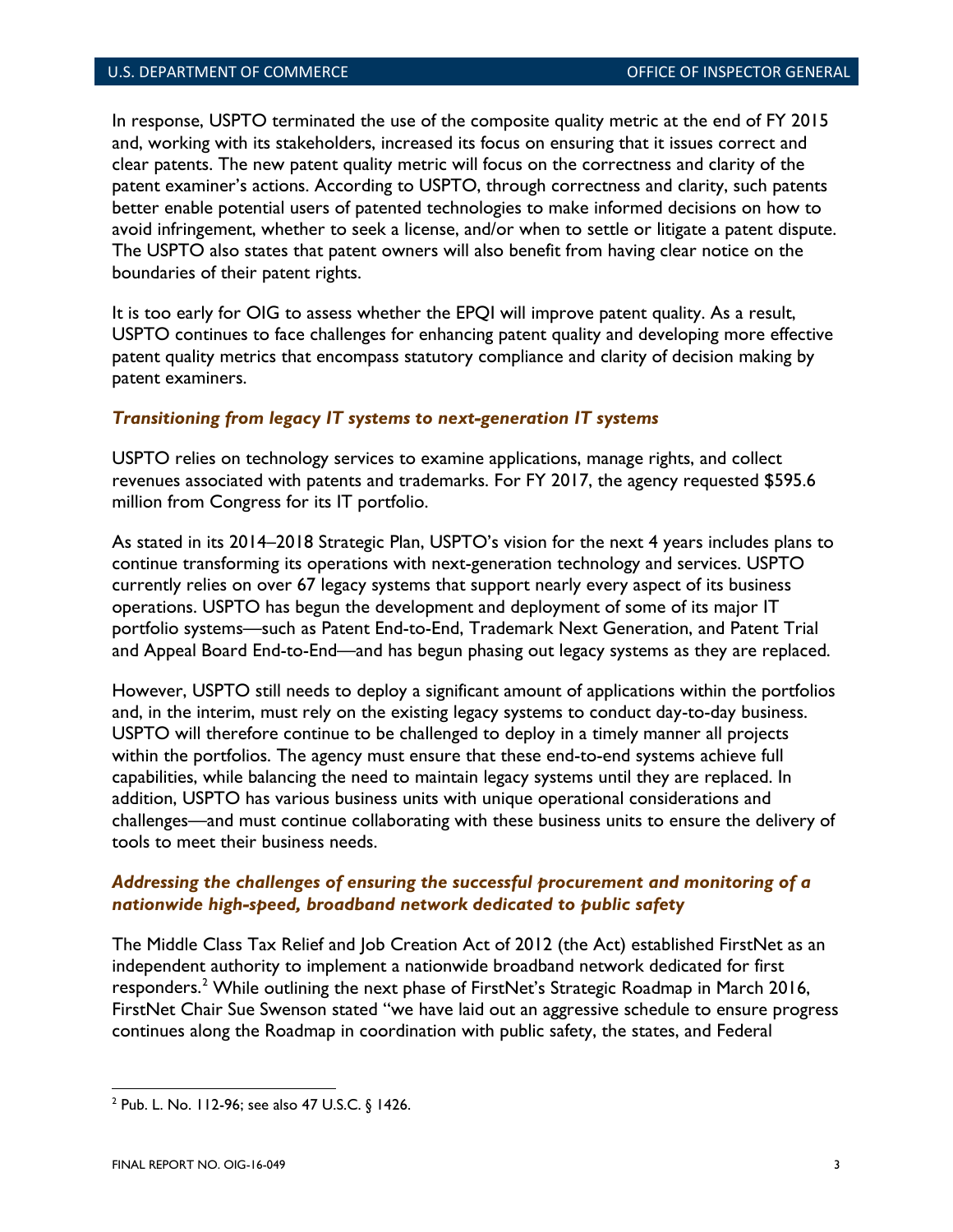agencies."<sup>3</sup> As FirstNet makes progress in acquisition activities, consultation, and internal control, the following challenges remain:

*Effective management of acquisitions*. In January 2016, FirstNet issued a request for proposals (RFP) for the development, build, and management of an NPSBN. Proposals were due May 31, 2016, and FirstNet—with assistance from the Department of Interior's Acquisitions Services Directorate—must effectively evaluate proposals to select the best vendor solution.

FirstNet adopted an objectives-based approach in its RFP—rather than a traditional requirements-driven model—to provide industry the maximum opportunity and flexibility in the development of innovative solutions for the NPSBN. The successful bid must meet the objective-based goals of the RFP. Also, as the RFP points out, FirstNet must provide services at competitive prices, given constrained local, state, and federal budgets. Further, FirstNet must be self-sustaining—by leveraging existing infrastructure, obtaining optimal value for excess network capacity, and optimizing its pricing structure.

FirstNet plans to award the contract in November 2016. Once the contract is awarded, FirstNet will need to provide adequate and appropriate contract oversight, which may require resource adjustment within the organization.

*Effective consultation with states and localities*. FirstNet is required by the Act to consult with the 56 states and territories, as well as tribes and federal public safety entities in order to build and deploy an effective NPSBN.<sup>[4](#page-11-1)</sup> NTIA issued \$116.56 million in grant awards under the Act's State and Local Implementation Grant Program (SLIGP) to promote associated outreach, data collection, and planning for the NPSBN. FirstNet must continue to work with designated points-of-contact at each location and entity to assess public safety needs and develop individual state plans for building and deploying radio access networks that result in a nationwide design that meets public safety needs.

Continue to strengthen internal control. Reports issued by OIG,<sup>[5](#page-11-2)</sup> the Government Accountability Office, $^6$  $^6$  and an independent public accounting firm<sup>[7](#page-11-4)</sup> have identified the need for FirstNet to strengthen its controls. Our recent audit of FirstNet's management of its interagency agreements (IAAs) found that FirstNet could strengthen controls regarding documenting IAA tracking and closeout procedures; we also noted that FirstNet could maintain readily available

 $\overline{\phantom{a}}$ 

<span id="page-11-0"></span><sup>3</sup> First Responder Network Authority. March 16, 2016. *FirstNet Continues Momentum Toward Network Deployment*  With New Strategic Roadmap Milestones, Spectrum Relocation Grant Program [online].

See http://www.firstnet.gov/news/firstnet-continues-momentum-toward-network-deployment-new-strategicroadmap-milestones-spectrum (accessed August 10, 2016).

<span id="page-11-1"></span> $4$  47 U.S.C. § 1426(b)(1).

<span id="page-11-2"></span><sup>5</sup> See DOC OIG, December 5, 2014. *FirstNet Must Strengthen Management of Financial Disclosures and Monitoring of Contracts*, OIG-15-013-A. Washington, DC: OIG. See also DOC OIG, August 14, 2015. *Audit of FirstNet's Workforce and Recruiting Challenges, Participation at Discretionary Outreach Events, and Internal Control*, OIG-15-036-A. Washington, DC: OIG.

<span id="page-11-3"></span><sup>6</sup> U.S. Government Accountability Office, April 2015. *FirstNet Should Strengthen Internal Controls and Evaluate Lessons Learned*, GAO-15-407. Washington, DC: GAO.

<span id="page-11-4"></span><sup>7</sup> Harper, Rains, Knight & Company, July 22, 2015. *Independent Auditors' Report*.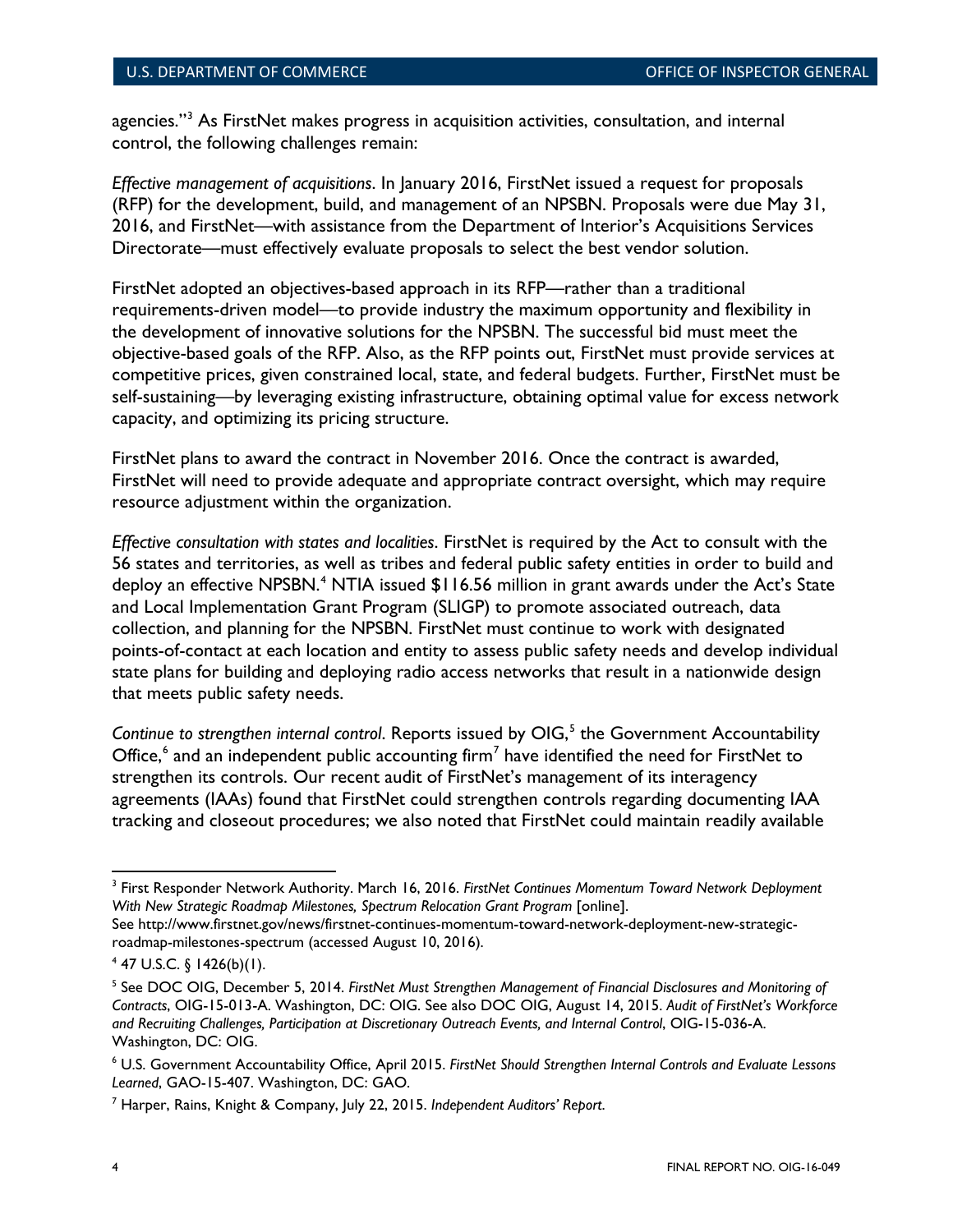documentation and provide timely responses to audit requests to demonstrate transparency and accountability of programs and operations.<sup>[8](#page-12-1)</sup>

#### <span id="page-12-0"></span>*Addressing the increasing demand for radio frequency spectrum*

Freeing up radio frequency spectrum to meet the increasing demand for high-speed broadband services—while ensuring no loss of critical existing and planned federal, state, local, and tribal government capabilities—remains a key challenge facing the Department. In June 2010, the President directed the Department, working through NTIA, to make 500 megahertz of federal and non-federal spectrum available by 2020 to support wireless broadband needs. $^{\circ}$  In June 2013, federal agencies were further directed to expand the availability of spectrum by accelerating efforts to share federal spectrum with non-federal users.<sup>[10](#page-12-3)</sup>

As of June 2016—6 years after the President's 2010 directive, and with 4 years remaining to achieve the goal—NTIA reported that it has made 245 megahertz of spectrum available, which is almost half of the 500 megahertz goal. NTIA continues to investigate opportunities to make additional spectrum available by conducting studies, consulting with the Federal Communications Commission, and undertaking research and development (R&D) activities to better understand spectrum-sharing capabilities between federal and non-federal users. Additionally, NTIA continues to search for a replacement system for the Federal Spectrum Management System (FSMS), which was terminated in 2015. FSMS was intended to support federal spectrum management by (1) identifying and managing spectrum for federal use and (2) identifying and releasing spectrum for non-federal use.

As the 2020 target approaches, NTIA's challenge is to incorporate lessons learned from its R&D activities and consultation efforts into actual strategies that lead to more efficient use and availability of radio frequency spectrum. Also, the termination of FSMS necessitates that the Department identify a technological system that can modernize, automate, and integrate key spectrum management functions.

https://www.whitehouse.gov/the-press-office/2013/06/14/presidential-memorandum-expanding-americasleadership-wireless-innovatio (accessed August 17, 2016).

<span id="page-12-1"></span><sup>8</sup> DOC OIG, June 29, 2016. *FirstNet Can Strengthen Its Controls by Documenting Procedures to Close and Track Interagency Agreements*, OIG-16-035-A. Washington, DC: OIG.

<span id="page-12-2"></span><sup>9</sup> The White House Office of the Press Secretary, June 28, 2010. "Unleashing the Wireless Broadband Revolution," Memorandum for the Heads of Executive Departments and Agencies [online]. https://www.whitehouse.gov/thepress-office/presidential-memorandum-unleashing-wireless-broadband-revolution (accessed August 17, 2016).

<span id="page-12-3"></span><sup>&</sup>lt;sup>10</sup> The White House Office of the Press Secretary, June 14, 2013. "Expanding America's Leadership in Wireless Innovation," Memorandum for the Heads of Executive Departments and Agencies [online].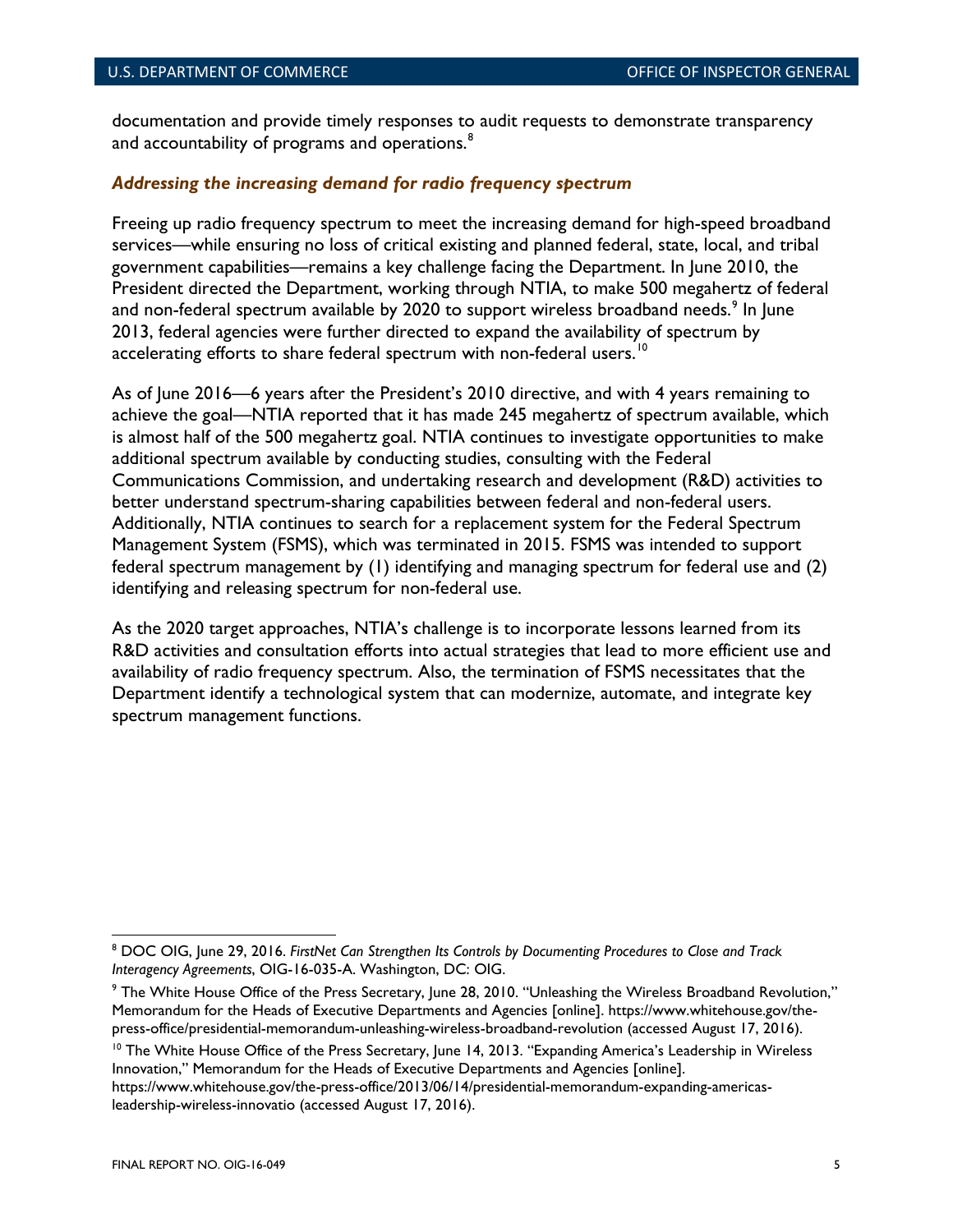# <span id="page-13-0"></span>**Departmental Strategic Goal 3: ENVIRONMENT**

### **Ensure communities and businesses have the necessary information, products, and services to prepare for and prosper in a changing environment**

The Department must actively manage risks associated with the acquisition and development of the next generation of NOAA environmental satellites. These satellites provide data and imagery used to track severe storms, forecast weather, and study climate and other environmental conditions. While NOAA works to improve forecast prediction, severe weather preparedness, and its stewardship over marine resources, habitats, and ecosystems, our FY 2017 *Top Management and Performance Challenges* report focuses on the following:

- launching the first satellite in the Geostationary Operational Environmental Satellite-R Series (GOES-R) program in the first quarter of FY 2017 and testing the second satellite (GOES-S) in parallel;
- completing spacecraft and ground system testing of Joint Polar Satellite System-1 (JPSS-1) in the first quarter of FY 2017 and launching in the second quarter of FY 2017, under the next-generation JPSS program;
- finalizing life-cycle costs, baselines, and launch strategies for the Polar Follow-on program (JPSS-3 and JPSS-4);
- preparing to process observational data from these next-generation polar and geostationary satellite systems; and
- balancing the priorities of sustainable fisheries with those of multiple stakeholders.

# <span id="page-13-1"></span>*Managing environmental satellite system acquisition and development risks*

The Department must manage risks associated with the acquisition and development of environmental satellite systems. NOAA's major satellite system programs are among the Department's largest investments, totaling more than 16 percent of its \$9.7 billion FY 2017 budget request.<sup>[11](#page-13-2)</sup>

NOAA geostationary and polar-orbiting environmental satellites provide some of the most important data and imagery for weather forecasting and storm tracking. NOAA's GOES-R and JPSS programs have their first and second launches, respectively, scheduled for the first and second quarters of FY 2017. Both are facing similar challenges completing the integration and testing of satellites and ground systems. At the same time, the programs are developing or planning for additional satellites.

Our work on these programs has highlighted the need for effective management to mitigate the potential for gaps in the environmental data provided by NOAA's current, aging systems.

*Completing and launching GOES-R series satellites*. A number of satellite integration and test problems caused NOAA to delay the GOES-R estimated launch date from March 2016 to

<span id="page-13-2"></span><sup>&</sup>lt;sup>11</sup> Total of FY 2017 budgets for GOES-R, JPSS-1, and Polar Follow-On programs from the "NOAA FY 2017 Budget Submission." l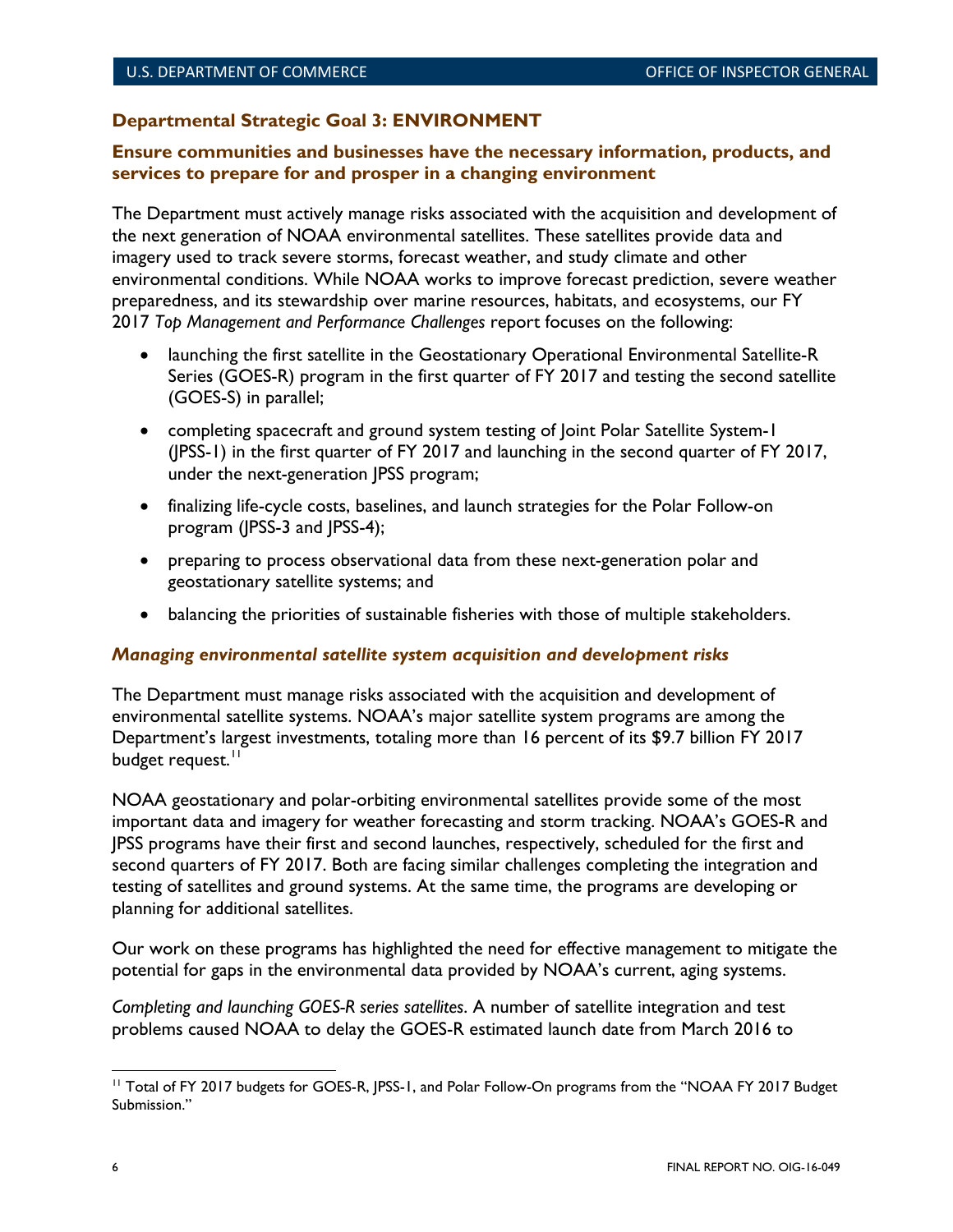November 2016. Most recently, a launch anomaly on an international space station resupply mission in March raised concerns about GOES-R's launch vehicle. After an investigation and corrective actions, GOES-R's launch date was postponed from October to November 2016. If the launch date continues to slip, there will be increased risk to NOAA's ability to maintain a spare, on-orbit satellite, as well as a potential gap in coverage.

Threats to the GOES-R launch schedule include problems with its ground system. In April 2016, independent testing identified concerns with two antennas that could corrupt satellite communications and cause a loss of operational data and products. The program's risk assessment noted the possibility that additional antennas may degrade in a similar manner, resulting in an insufficient number of antennas to support launch, on-orbit commissioning, postlaunch testing, and operations.

GOES-R development issues and schedule delays have affected the progress of the program's next mission, GOES-S. In February 2016, NOAA slipped the GOES-S launch commitment date from May 2017 to the fourth quarter of FY 2018. The GOES-R mission's problems pulled resources away from the GOES-S effort, and in some cases required the use of GOES-S components as spares for GOES-R.

*Completing preparations for the launch of JPSS-1*. The JPSS program is committed to launching JPSS-1 no later than the end of the second quarter of FY 2017. Before then it must complete environmental and other final tests of the satellite and a major upgrade of the JPSS common ground system.

The program had to significantly revise the integration and testing sequence of activities for JPSS-1 in order to accommodate the delayed completion of the Advanced Technology Microwave Sounder (ATMS) and pivoted support systems (gimbals) for the satellite's two science mission data antennas. We reported in April 2016 that JPSS-1's schedule reserves<sup>[12](#page-14-0)</sup> were below the program's procedural requirements. The satellite's environmental testing campaign began in mid-March. In July 2016, testing detected additional problems with ATMS that required its removal from the satellite in order to investigate and correct. The program chose to delay its planned launch date from January 20, 2017, to no earlier than March 16, 2017, leaving little margin to its launch commitment date.<sup>[13](#page-14-1)</sup>

The JPSS-1 launch is also contingent upon an upgrade of the JPSS common ground system. This major upgrade will provide new hardware and software, capabilities for supporting JPSS-1, a full backup capability, additional ground antenna stations, multiple operating environments, and significant security improvements. Its completion has been prolonged by software development and integration problems, adding risk to the JPSS-1 launch schedule.

In April 2016—before the discovery of additional problems with ATMS—we concluded that the program's ability to meet full requirements for JPSS-1 launch was at risk. Further, the program's

<span id="page-14-0"></span> $12$  This referred to schedule reserves toward what was then a January 20, 2017, planned launch date.

<span id="page-14-1"></span><sup>&</sup>lt;sup>13</sup> Dates are as of August 2016, according to JPSS program management reports.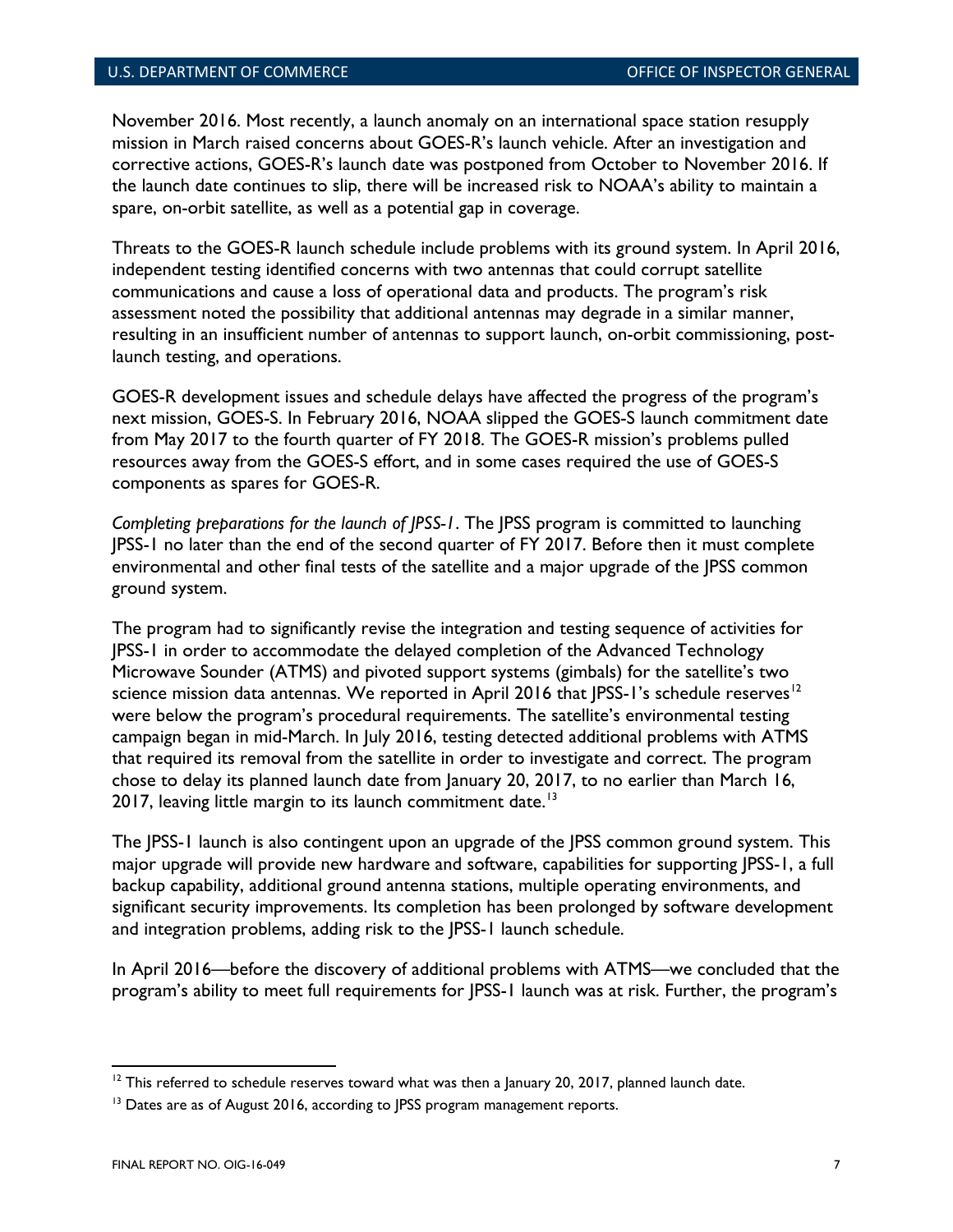need to revise its integration and testing approach to preserve its schedule risked having lower-level system requirements insufficiently tested.<sup>[14](#page-15-2)</sup>

Recently, the importance of launching JPSS-1 has taken on added urgency. The JPSS program has been responding to more frequent issues with Suomi National Polar-orbiting Partnership (Suomi NPP), which was launched in 2011 and will reach the end of its designed mission life in November 2016. Suomi NPP is the only provider of certain JPSS-quality information from the afternoon polar orbit. The loss of that data before JPSS-1 is in operation would result in a data gap that could affect the accuracy of weather forecasts. Although JPSS-1 is committed to launch by the end of March 2017, data is not expected to be available until June 2017 at the earliest.

# <span id="page-15-0"></span>*Establishing life-cycle cost and schedule baselines for Polar Follow-On program*

The JPSS program has been formulating the acquisition and development of two additional satellites—JPSS-3 and JPSS-4—which will be copies of JPSS-2. Funded in FY 2016 under the Polar Follow-On program budget, the missions will be integrated with and managed by the JPSS program. In April 2016, we reported that the program had to postpone formulation milestones intended to support the establishment of cost and schedule baselines.

The program's conception of a robust architecture for polar satellites stems from a NOAA independent review team recommendation that (1) two failures must occur to create a gap in microwave or infrared sounding data and (2) the ability exists to restore the constellation to a two-failure condition within 1 year. To meet the second criterion, the program was planning to build JPSS-3 and JPSS-4, and store the satellites until needed or by their scheduled launch dates. However, NOAA's polar satellite launch policy did not include such a strategy; we recommended that NOAA incorporate the robust architecture criteria into formal policy.<sup>[15](#page-15-3)</sup> The launch strategy for JPSS-3 and JPSS-4 will need to be well-defined in order to understand its cost and schedule implications.

# <span id="page-15-1"></span>*Preparing to process observational data from GOES-R series and JPSS-1*

The ground system development problems both programs are addressing may necessitate the deferral of planned operational capabilities until after the launches of GOES-R and JPSS-1. Management attention to post-launch test activities is needed to ensure users' needs are met and to inform a new Administration and Congress of data availability and its effect on forecasts.

In our April 2016 report, we noted that the National Weather Service was planning to make operational use of JPSS-1 data in early 2018—approximately 1 year after its launch—but would be completing a contingency plan to expedite the use of the data, if needed. Given the potential for a data gap as Suomi NPP approaches the end of its design life, we made recommendations that the weather service complete the contingency plan and communicate it to users and stakeholders by the end of the third quarter of FY 2016. We also recommended that NOAA

 $\overline{\phantom{a}}$ 

<span id="page-15-2"></span><sup>14</sup> DOC OIG, April 26, 2016. *The Joint Polar Satellite System: Further Planning and Executive Decisions Are Needed to Establish a Long-term, Robust Program*, OIG-16-026-I. Washington, DC: OIG, 12–13.

<span id="page-15-3"></span><sup>15</sup> Ibid., 19.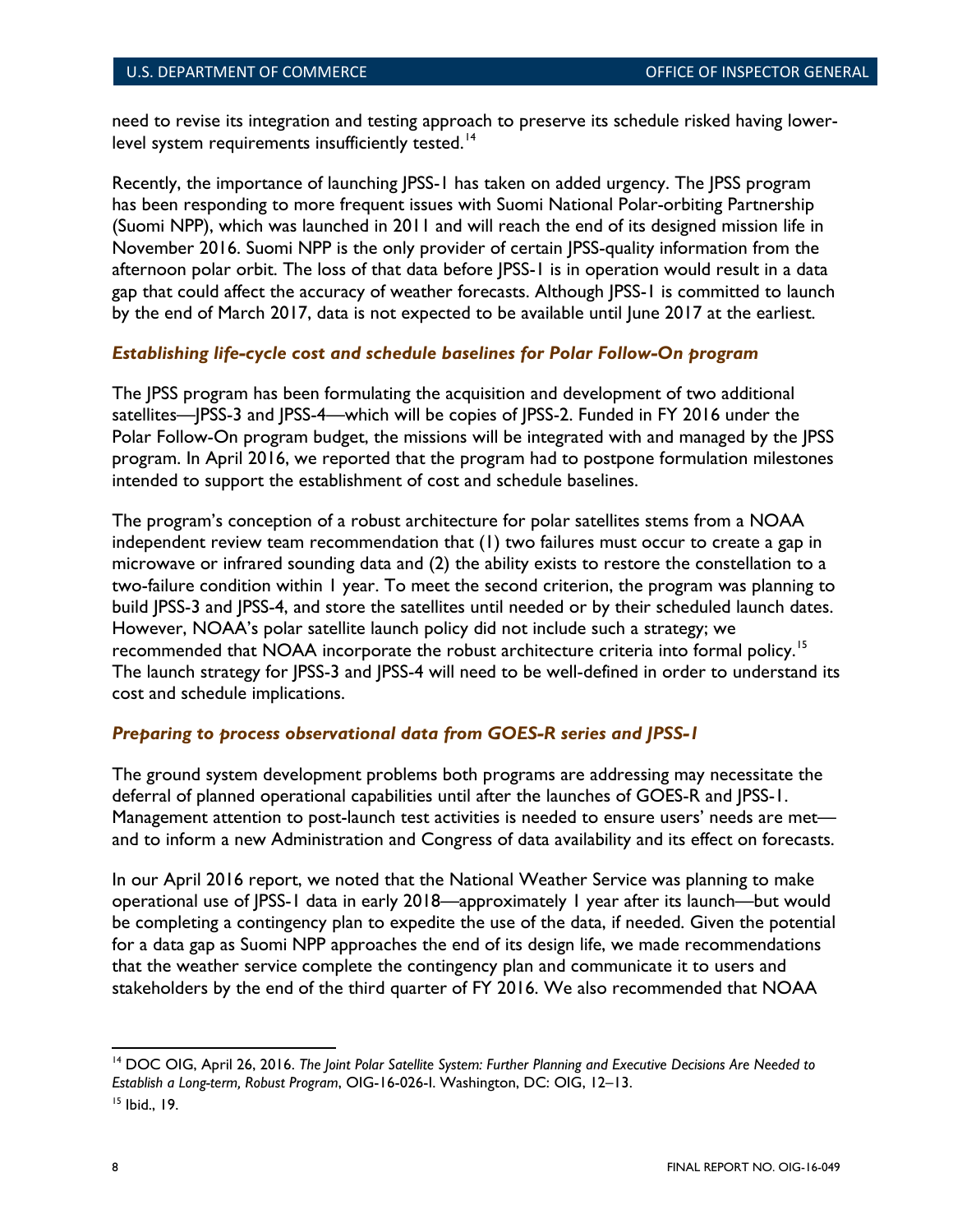provide stakeholders with a list of key activities for operationalizing JPSS-1 data that NOAA will undertake during the potential gap period.

#### <span id="page-16-0"></span>*Balancing the priorities of sustainable fisheries with those of multiple stakeholders*

The National Marine Fisheries Service (NOAA Fisheries) must balance two competing interests: (1) promoting commercial and recreational fishing as vital elements of our national economy and (2) preserving populations of fish and other marine life. The Magnuson-Stevens Act of 1976, the Marine Mammal Protection Act of 1972, and the Endangered Species Act of 1973 (Endangered Species Act) gave NOAA Fisheries responsibility for rebuilding and maintaining sustainable fisheries and promoting the recovery of protected marine species. The Magnuson-Stevens Act also made NOAA Fisheries the primary federal agency for managing marine fisheries and established a regional fishery management council system to help the agency carry out its mission.

Developing conservation and management measures requires collecting, analyzing, and reporting demographic information about fish populations via stock assessments. These assessments are a key element of the fishery management process; they are used to determine whether additional regulations are necessary to rebuild fish stocks or whether an increase in fishing opportunities can be allowed. Because of their potential impact on commercial and recreational fishing, these assessments are often controversial, and the methods used to create the estimates typically undergo intense scrutiny by the fishing industry, conservation groups, and other stakeholders who at times question the assessments and subsequent fishery management decisions, such as total allowable catch determinations.

Under the authority of section 7 of the Endangered Species Act, NOAA also provides consultations to other federal agencies on those entities' activities that may affect a threatened or endangered species. These interagency consultations are designed to assist federal agencies in fulfilling their duty to ensure federal actions do not jeopardize the continued existence of a species or destroy or adversely modify critical habitat. Many of the agency's opinions have been the subject of legal challenges and political controversy.

NOAA continues to face challenges to ensuring timely and accurate stock assessments and providing what is often controversial consultation to its stakeholders.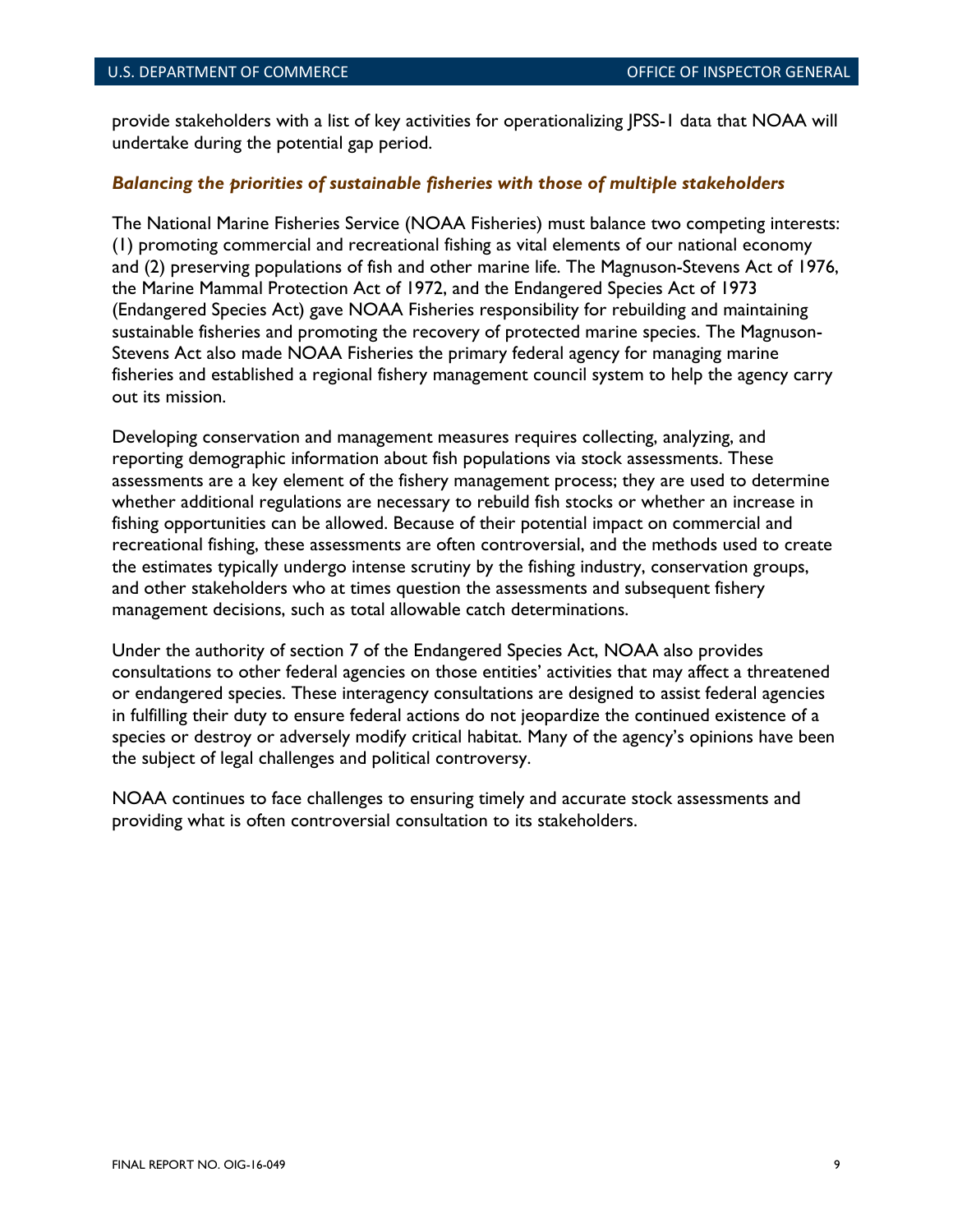# <span id="page-17-0"></span>**Departmental Strategic Goal 4: DATA**

### **Improve government, business, and community decisions and knowledge by transforming Department data capabilities and supporting a data-enabled economy**

The Department produces large amounts of data that are vital in the 21st century informationdriven economy, benefitting businesses, governments, and the public. A major data source of the Department, the Census Bureau, faces challenges as it prepares for the 2020 decennial census. Also, the Digital Accountability and Transparency Act of 2014 (DATA Act) compels federal departments and agencies to expand data capabilities and support a data-enabled economy. Our FY 2017 *Top Management and Performance Challenges* report focuses on the following:

- the Census Bureau planning a 2020 Census that maintains the data quality of the 2010 Census, while improving cost efficiency;
- the Census Bureau delivering the Census Enterprise Data Collection and Processing System (CEDCaP) in time to support the 2020 Census workload volume;
- achieving the mandate for government-wide data standards of the DATA Act; and
- identifying a long-term solution to replace Commerce Business Solutions (CBS).

## <span id="page-17-1"></span>*Delivering a timely 2020 Census that maintains or improves data quality but costs less than the 2010 Census*

During the decade leading up to (and during) the 2010 Census, the Census Bureau's decennial program experienced several major changes. For example, its plans to automate field data collection had to be greatly curtailed. Problems developing and implementing handheld computers and related automation compelled the Bureau to abandon its plans to use the devices during the nonresponse followup (NRFU) operation and forced it to make late-stage preparations for a pen-and-paper NRFU. The Bureau also rejected using the Internet and administrative records (which were intended to contain costs and improve accuracy) and made a substantial investment to conduct a full, nationwide address canvassing operation to update its address list just prior to the decennial enumeration.

After conducting FYs 2013, 2014, and 2015 site tests—which focused on using technology and design innovations—the Bureau released its 2020 Census Operational Plan on October 1, 2015. The plan is comprised of a set of design decisions that drive how the 2020 census will be conducted. Design innovations aimed at reducing the costs of fieldwork focus on four key areas: (1) reengineering address canvassing, (2) optimizing self-response, (3) utilizing administrative records and third-party data, and (4) reengineering field operations. The most expensive activities associated with the 2020 Census are expected to be the address canvassing and NRFU operations field costs.

Although some design decisions—such as rejecting the use of administrative records and abandoning an automated NRFU operation—were based on evidence obtained during site tests, the Bureau plans to conduct additional testing in order to refine the design. The need for additional testing, coupled with the May 2016 decision to use a commercial off-the-shelf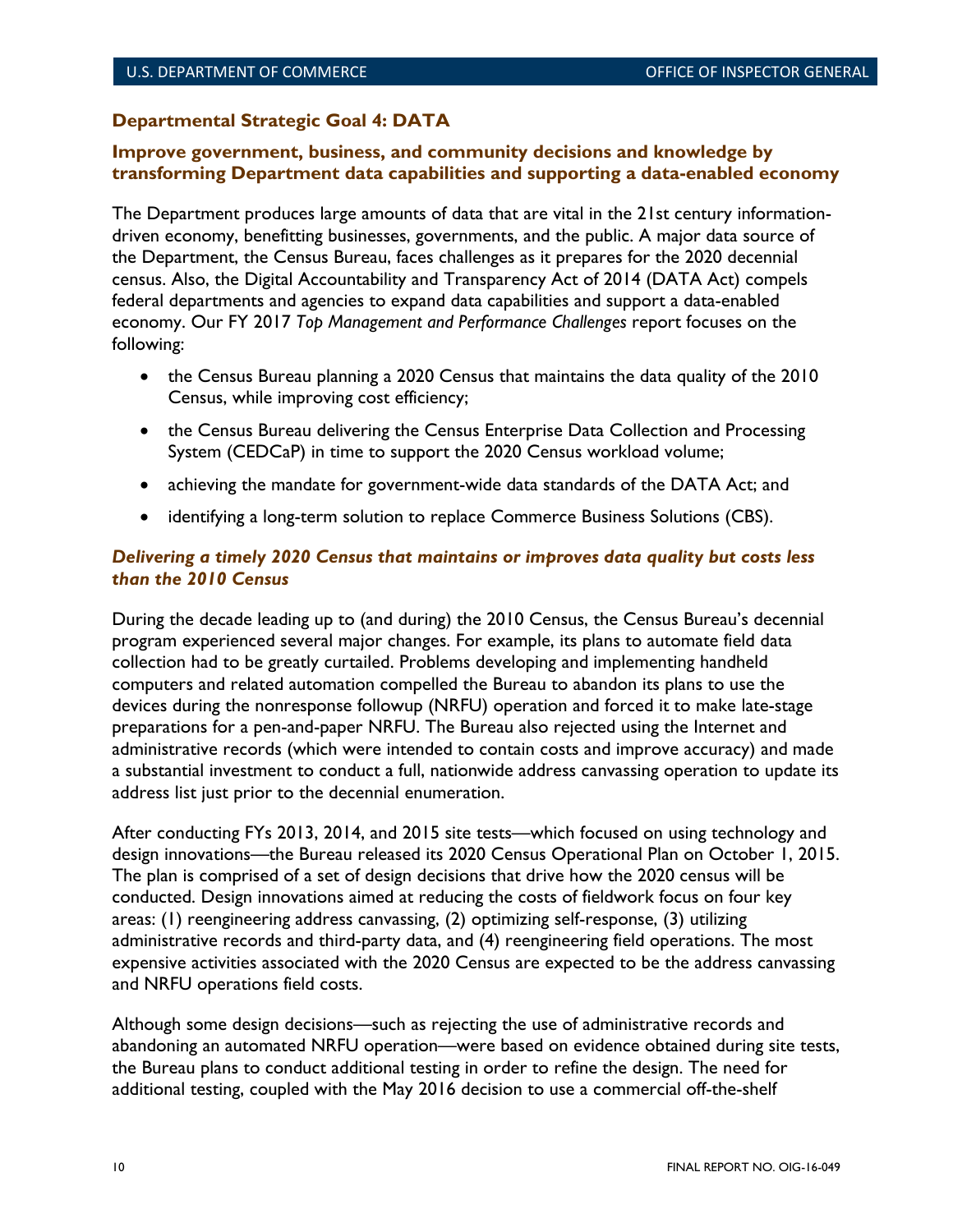(COTS) platform—rather than continue to use internally built systems which were tested during the 2015 and 2016 site tests—means the Bureau's 2017 site test must be adequately planned and implemented to ensure critical information is obtained. However, past audits<sup>[16](#page-18-0)</sup> have identified deficiencies in the Bureau's planning process, such as not developing measurable success criteria; not designing test activities to answer research questions; and not analyzing and documenting test results in time to incorporate changes into subsequent tests, which may impact the effectiveness of the 2017 site test. With less than a year left until the start of the 2017 site test, the Bureau must resolve planning deficiencies while ensuring this critical test is designed to provide anticipated results.

*Implementing a new address canvassing approach*. For the 2010 census, the address canvassing operation mobilized thousands of field workers to canvass almost every street in the United States and Puerto Rico to update the Census Bureau's address list and map data. To reduce address canvassing costs for the 2020 Census, the Bureau has implemented a new process that intends to identify stable geographic areas that do not require updating. The new process includes (1) a block-by-block in-office imagery review, (2), a second office review using local government or third party information (referred to as active-block resolution) where change has been identified, and (3) for blocks that cannot be resolved through an office review, in-field address canvassing. The Bureau estimates this new approach will save an estimated \$900 million. However, this cost avoidance is based on reducing in-field address canvassing to approximately 25 percent of the total number of addresses in the areas that could receive a mailed questionnaire. While in-office address canvassing during the first quarter of the fiscal year appears to indicate the 25 percent goal is being achieved, the new address canvassing process is in the beginning stages and has not been validated. If the in-field canvassing goal of 25 percent cannot be achieved, the costs for conducting the new process are higher than estimated, or the results of the new process are unsatisfactory and require additional work, then anticipated cost reductions may not be realized.

*Effectively recording, collecting, and using financial data to ensure cost savings are achieved*. The Census Director stated in November  $2015^{17}$  $2015^{17}$  $2015^{17}$  that a redesigned 2020 Census is estimated to cost \$12.5 billion compared to a cost of \$17.8 billion that it would take to repeat the paper and pencil design of the 2010 Census. The \$5.2 billion in cost avoidance is calculated based on implementing changes in the four key innovation areas. However, audits continue to report deficiencies in the Bureau's cost accounting practices which will make it difficult for the bureau to demonstrate that cost savings were realized. Specifically, the Bureau must capture costs during field tests to inform estimates and develop a method for allocating contractor costs to 2020 decennial projects in order to report the full project cost. Without complete cost

<span id="page-18-0"></span><sup>16</sup> See DOC OIG, September 30, 2015. *2020 Census: The 2014 Census Test Misses an Opportunity to Validate Cost Estimates and Establish Benchmarks for Progress*, OIG-15-044-A. Washington, DC: OIG. See also DOC OIG, June 7, 2016. *2020 Census: The Bureau Has Not Reported Test Results and Executed an Inadequately Designed 2015 Test*, OIG-16-032-A. Washington, DC: OIG.

<span id="page-18-1"></span><sup>17</sup> Census Bureau, November 3, 2015. *Written Testimony of John H. Thompson, Director of the U.S. Census Bureau, Before the U.S. House of Representatives Subcommittee on Government Operations and the Subcommittee on Information Technology of the Committee on Government Oversight and Reform*. Washington, DC: Census Bureau. See http://www.census.gov/content/dam/Census/about/about-the-bureau/20151103\_thompson\_testimony.pdf.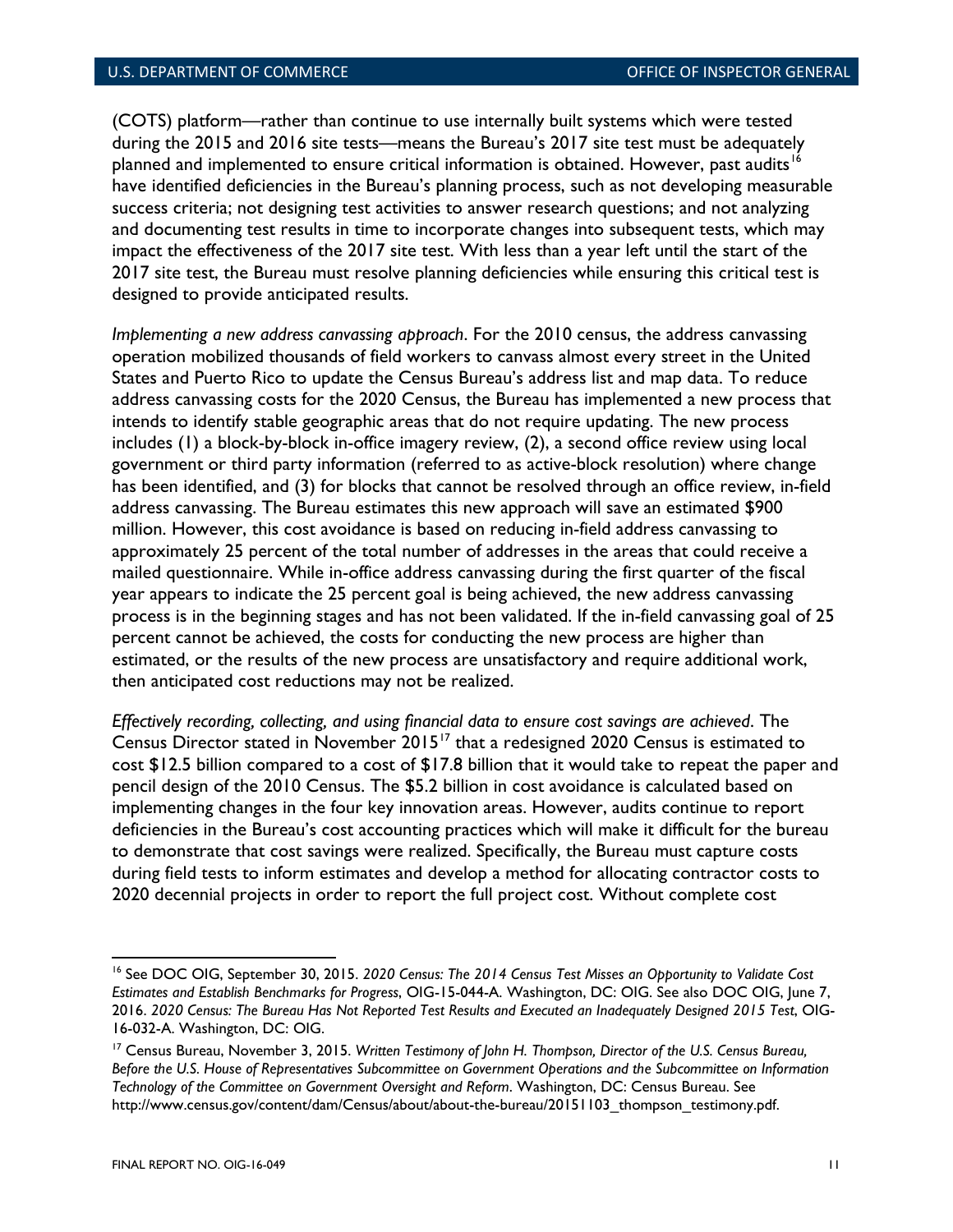information, it will be difficult for the Bureau to provide stakeholders with accurate estimates and actual costs that can be compared to budget requests.

#### <span id="page-19-0"></span>*Delivering CEDCaP in time to support the 2020 Census workload volume*

The CEDCaP Program is an initiative to create an integrated and standardized system of systems that will offer shared data collection and processing across all censuses and surveys. Specifically, the program proposes to consolidate costs by retiring unique, survey-specific systems and redundant capabilities. The Bureau estimates that CEDCaP costs will be lower than the cost of 2010 decennial systems. Also, CEDCaP is integral to the Bureau's plan of achieving its estimated \$5.2 billion costs avoidance goal for the 2020 decennial census.

The CEDCaP Program is comprised of 12 projects that will deliver enterprise solutions which will provide core capabilities and enabling technologies for enterprise data collection and processing. The Bureau announced in May 2016—after conducting a COTS Capability Assessment and Analysis—that it will implement a hybrid solution for CEDCaP. The CEDCaP hybrid solution will deliver six of the planned capabilities through a vendor solution and the remaining six through systems developed in-house. Given this decision, the CEDCaP program office has several time-sensitive acquisition and technical decisions to make to ensure adequate staffing, integration, and implementation of the vendor platform and in-house solutions. Therefore, a challenge the Program faces is how to effectively integrate, test, and implement the architecture and systems—which include a cloud-based solution for internet self-response—to a level sufficient enough to support the 2017 Census site test; the 2018 end-to-end decennial test; and, ultimately, the 2020 Census, all within a short timeframe. It is conceivable that—with the current funding, staffing challenges, and unexpected project delays—some systems might be tested for the first time during the final end-to-end test.

#### <span id="page-19-1"></span>*Achieving the mandate for government-wide data standards of the DATA Act*

The DATA Act requires federal agencies to make available to the public detailed information on their spending and use of federal funds. Further, the DATA Act requires reporting by specific categories, such as how much funding an agency receives from Congress and how much agencies spend on specific projects and awards, as well as the use of common government-wide data standards when posting this financial information for public use—standards that are not currently applied across all agencies for all uses. In addition, agencies must ensure that the financial data disclosed is consistent, accurate, reliable, and searchable. Implementation of the DATA Act is another step toward increasing the transparency of government spending, creating a more data-driven government, and expanding on the financial information that is accessible to the American people.

The OMB, the Chief Financial Officers Council, and the Department of the Treasury have issued guidance<sup>[18](#page-19-2)</sup> to agencies to assist with the implementation of the DATA Act requirements,

<span id="page-19-2"></span><sup>&</sup>lt;sup>18</sup> See Office of Management and Budget, May 8, 2015. Increasing Transparency of Federal Spending by Making Federal *Spending Data Accessible, Searchable, and Reliable,* M-15-12. Washington, DC: OMB. See also Chief Financial Officers Council, December 4, 2015. *DATA Act Implementation and Offices for Financial Assistance Awards, Controller Alert.*  Washington, DC: CFO Council*.* See also OMB, May 3, 2016. *Additional Guidance for DATA Act Implementation: Implementing a Data-Centric Approach for Reporting Federal Spending Information, MPM 2016-03. Washington, DC:*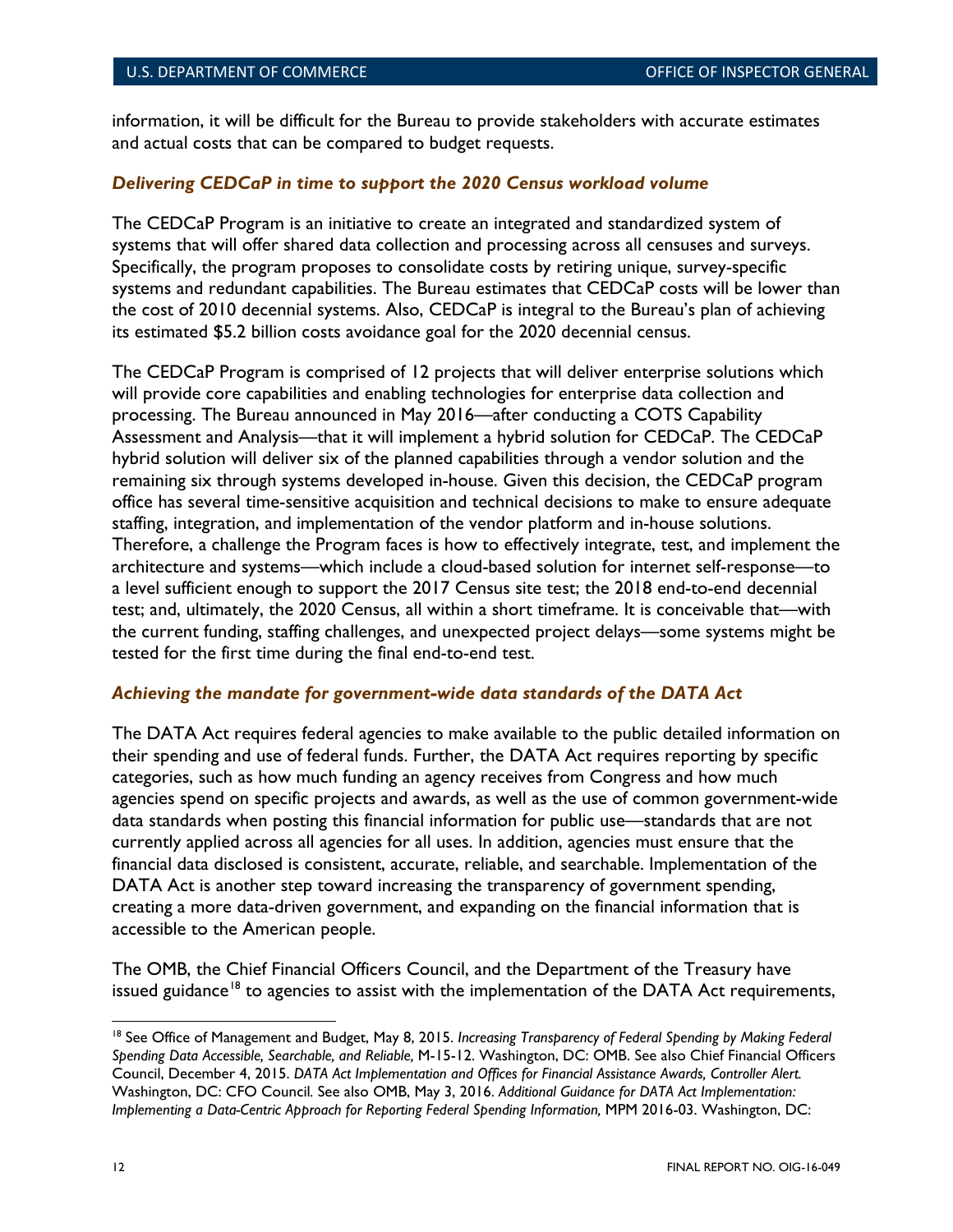including defining the initial data elements and reporting requirements that must be implemented by May 2017 in order to comply with the DATA Act. The Department will need to dedicate significant resources in FYs 2016 and 2017 to complete the implementation process and meet the mandatory deadline. However, because the Department must use existing funding resources for implementation—as well as work within the constraints of its legacy financial management system—meeting the goals of the DATA Act will be a significant challenge.

#### <span id="page-20-0"></span>*Identifying a long-term solution to replace CBS*

The lack of a centralized and integrated financial management system continues to create reporting and oversight challenges for the Department—including the ability to effectively report financial data and monitor financial activity across its operating units. The Department and most of its operating units use an outdated financial management system that has become increasingly difficult to maintain, as well as a resource challenge to modify for compliance with new requirements. The Department's ability to oversee and manage Department-wide financial activities is impeded by CBS' limited functionality, high support costs, lack of system integration, and lack of centralized reporting capabilities. Thus, continued reliance on CBS is an immediate high risk for the Department—and may prevent the Department from complying with the current and future reporting requirements, including the DATA Act.

Plans are in progress to replace the CBS legacy financial management system—which is not set up for data analytics, data archiving, or enterprise data warehousing—with a new comprehensive and integrated suite of financial management and business applications that will provide these functions. However, there have been significant challenges with this project, including delays in identifying a viable federal shared service provider solution for a replacement. As a result, even though it will be costly and resource intensive to maintain CBS, the Department has plans to extend its useful life through FY 2022 by performing critical technology upgrades to remain operational and secure. In addition to the use of a federal shared-service provider, the Department's challenges also include the uncertainty of adequate funding to complete the replacement project timely.

OMB. See also U.S. Treasury Department, June 24, 2016. *DATA Act Implementation Playbook*, Version 2.0. Washington, DC: Treasury.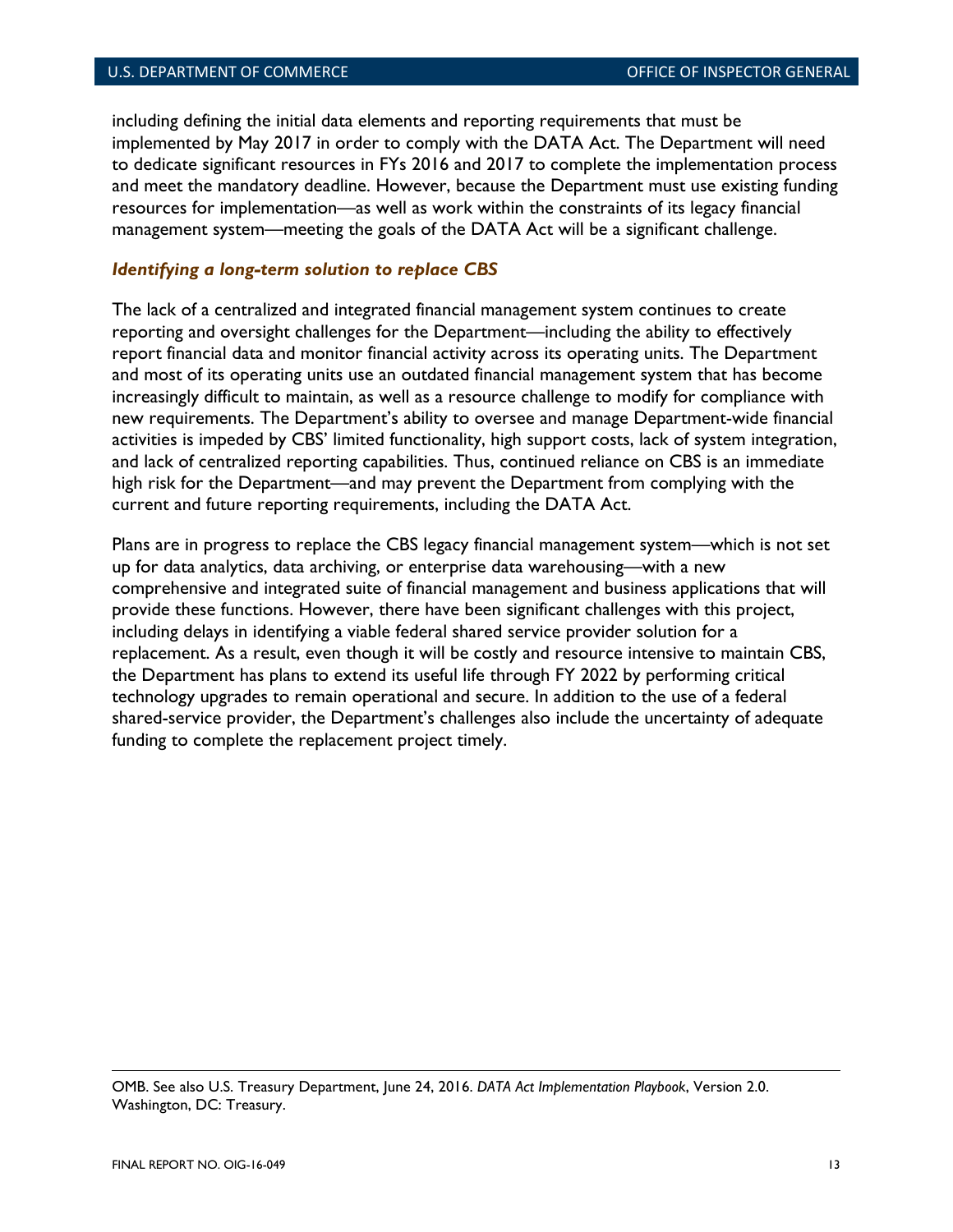# <span id="page-21-0"></span>**Departmental Strategic Goal 5: OPERATIONAL EXCELLENCE**

### **Strengthen the Department's capacity to achieve its objectives, maximize return on program investments, and deliver quality, timely service**

Achieving operational excellence is essential for the Department to achieve mission-focused objectives and maximize value to its customers. This objective focuses on the high-priority, cross-cutting initiatives that the Department's leadership believes are the most critical to mission success. Our FY 2017 *Top Management and Performance Challenges* report focuses on the following:

- continuing to implement basic information security measures and expeditiously remediate critical and high-risk vulnerabilities;
- implementing the Department's cybersecurity improvement initiatives;
- managing high-risk and sole-source contracts;
- managing and strengthening the acquisition workforce;
- improving IT controls for financial data processed on the Department's systems; and
- fostering a culture of accountability.

### <span id="page-21-1"></span>*Continuing to implement basic information security measures and expeditiously remediate critical and high-risk vulnerabilities*

Federal agencies are required<sup>[19](#page-21-2)</sup> to follow NIST's risk management framework (RMF), which includes a step to determine a system's security categorization based on the impact—high, moderate, or low—that a breach of security could have on the system's confidentiality, integrity, and availability. The RMF further requires selection and implementation of a set of security controls for a system based on its security categorization. $^{20}$  $^{20}$  $^{20}$  System owners are expected to implement all applicable security controls.

However, we continue to find deficiencies in the implementation of basic security measures, such as regularly identifying vulnerabilities, expeditiously remediating security flaws, and effectively managing access controls. This relatively small set of basic security measures is essential for improving the security posture of IT systems Department-wide.

As a result of these deficiencies, Department systems continued to face the significant risk of cyber attacks. For example, all three NOAA high- and moderate-impact systems that were compromised by an attacker in September 2014 have a history of either (a) allowing high-risk vulnerabilities to persist for more than a year—significantly beyond the Department's 30-day remediation requirement—or (b) failing to detect high-risk vulnerabilities at all.

<span id="page-21-2"></span><sup>19</sup> See Department of Commerce National Institute of Standards and Technology, February 2004. *Standards for Security Categorization of Federal Information and Information Systems*, FIPS PUB 199. Gaithersburg, MD: NIST. See also NIST, March 2006. *Minimum Security Requirements for Federal Information and Information Systems*, FIPS PUB 200. Gaithersburg, MD: NIST; see also 40 U.S.C. § 11331 and 44 U.S.C. § 3553. l

<span id="page-21-3"></span><sup>20</sup> NIST, June 5, 2014. *Guide for Applying the Risk Management Framework to Federal Information Systems: A Security Life Cycle Approach*, NIST SP 800-37, Rev 1. Washington, DC: NIST, 18–42.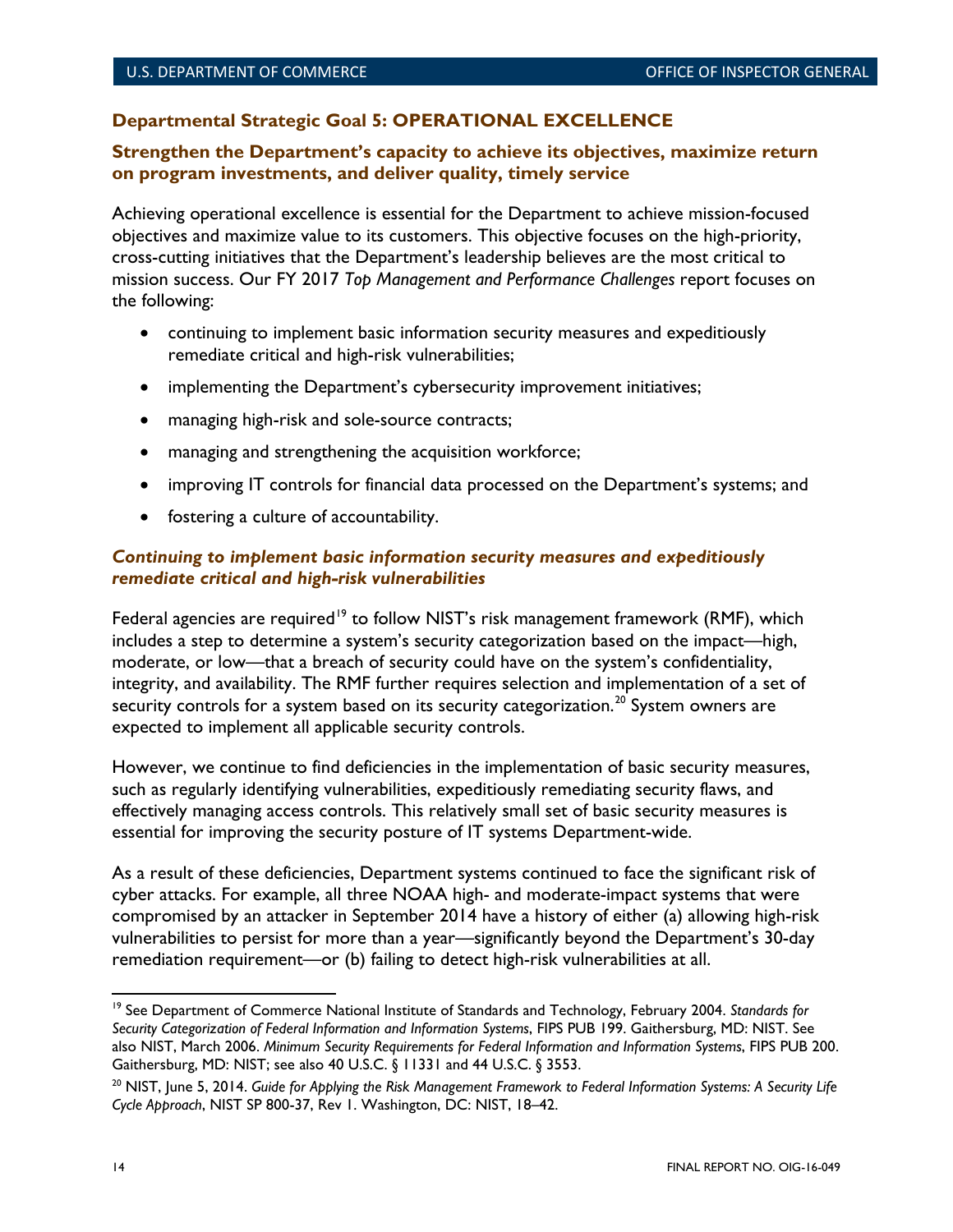Our Cybersecurity Act of 2015 audit also identified that the Department faces significant challenges to securing its national security systems. $^{21}$  $^{21}$  $^{21}$  We found that the Department had not followed longstanding requirements for managing the security risks for some of its national security systems. After we disclosed this issue to the Department's senior management in April 2016, the Chief Information Officer appointed a senior manager to make initial determinations about what corrective actions are needed to manage these risks. Currently, the Department is making progress to mitigate the security risks.

In February 2011, OMB directed federal agencies to evaluate their technology sourcing strategy so that cloud computing options are fully considered, consistent with its Cloud First policy.<sup>[22](#page-22-2)</sup> Since then, Departmental bureaus have started using cloud computing services to support their missions. While cloud computing has the potential to significantly help the Department provide reliable and innovative services, it will be challenged to ensure that basic security measures are in place. This is underscored in our ongoing IT security work at USPTO. In our ongoing work, we have found that even though a cloud service is authorized by the Federal Risk and Authorization Management Program (FedRAMP), $^{23}$  $^{23}$  $^{23}$  Departmental bureaus must fulfill their shared responsibility to ensure the security of their cloud solutions.

#### <span id="page-22-0"></span>*Implementing the Department's cybersecurity improvement initiatives*

In recent years, the Department has made a concerted effort to implement its enterprise cybersecurity improvement initiatives, including the enterprise security operations center (ESOC) and enterprise cybersecurity monitoring and operations (ECMO). Successful implementation of these cybersecurity initiatives is critical for the Department to enhance its capability to minimize the risk of cyber attacks.

ESOC is to provide Department-wide security situational awareness to senior Departmental and bureau managers. To meet OMB's requirement, $^{24}$  $^{24}$  $^{24}$  the Department has also designated ESOC as its principal security operations center, which will be responsible for coordinating communication with the Department of Homeland Security, U.S. Computer Emergency Readiness Team, and OMB; and sharing cybersecurity intelligence and information with the Department's bureaus. During FY 2016, the Department began to deploy ESOC's final operating capabilities. By December 2016, ESOC is expected to receive and analyze cyber security-related information covering all of the Department's bureaus.

ECMO is to provide timely information about vulnerabilities to system owners in the bureaus. Last year, we reported that the Department had made substantial progress toward implementing the ECMO initiative, but the deployment on high-impact systems was still in the

 $\overline{\phantom{a}}$ 

<span id="page-22-1"></span><sup>21</sup> DOC OIG, August 4, 2016. *Review of IT Security Policies, Procedures, Practices, and Capabilities in Accordance with the Cybersecurity Act of 2015*, OIG-16-040-A. Washington, DC: OIG.

<span id="page-22-2"></span><sup>&</sup>lt;sup>22</sup> Federal Cloud Computing Strategy, OMB, February 8, 2011.

<span id="page-22-3"></span> $23$  FedRAMP is a government-wide program that provides a standardized approach to security assessment, authorization, and continuous monitoring for cloud products and services.

<span id="page-22-4"></span><sup>24</sup> OMB, October 30, 2015. *Cybersecurity Strategy and Implementation Plan (CSIP) for the Federal Civilian Government*, M-16-04. Washington, DC: OMB, 16.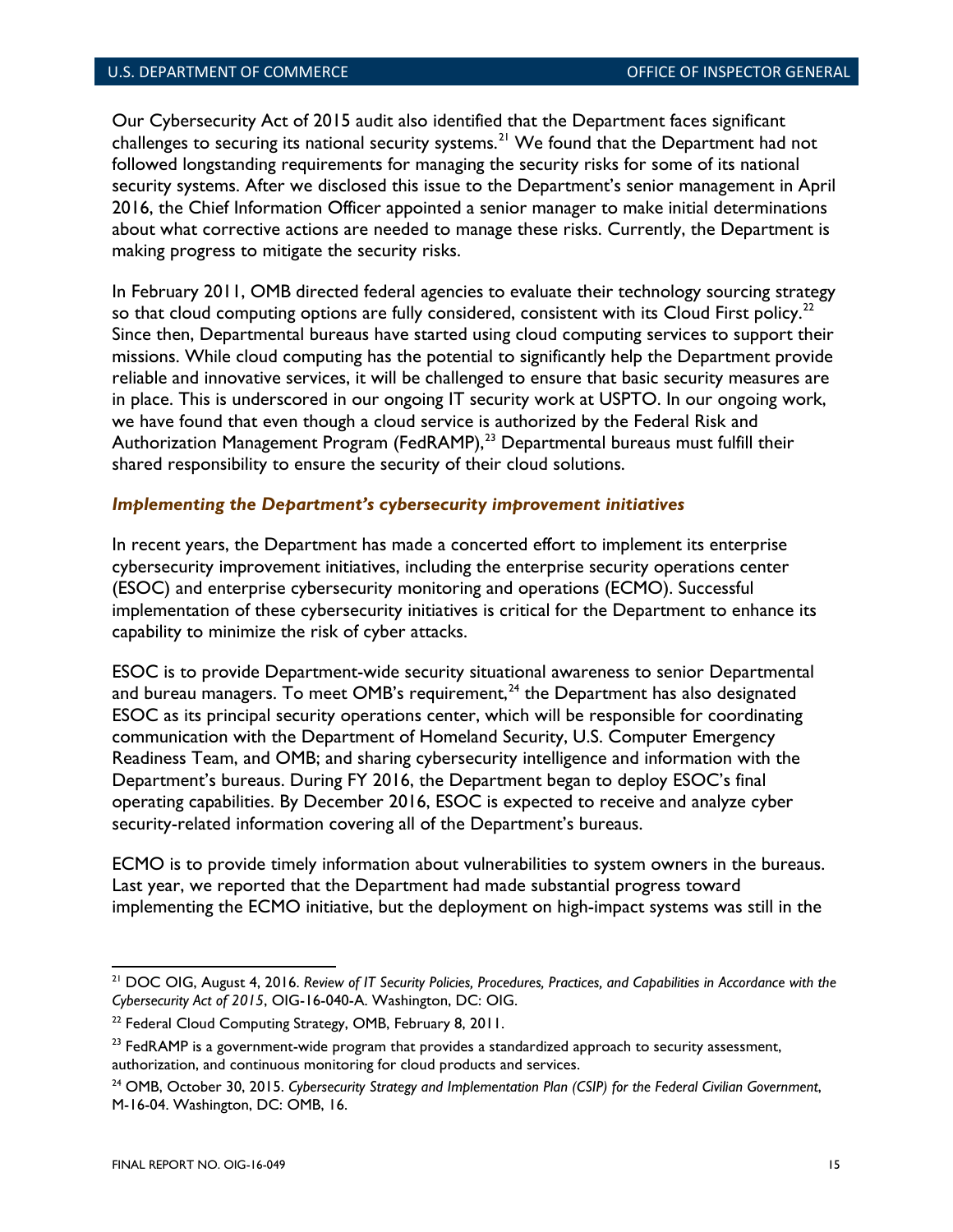planning stage. Since then, the Department developed a plan to implement ECMO on its highimpact systems by October 2016.

Both ESOC and ECMO have been funded through the Department's working capital fund (WCF). This year, the amount of NOAA's contribution to the Department's WCF was limited to \$43 million, approximately \$20 million less than originally requested. As a result, the Department put the implementation of ECMO on hold until July, when its WCF received additional funding. This action could delay implementation of ECMO's ability to provide vulnerability information for high-impact systems to ESOC, thus limiting ESOC's ability to provide comprehensive situational awareness. Currently, the Department plans to complete the implementation of ECMO on high-impact systems by the end of September 2017.

Continuing the implementation of ESOC and ECMO is critical to providing timely cyber situational awareness across the Department. Accordingly, the Department needs to make the required management commitment and prioritize resources to fully implement these cybersecurity initiatives.

#### <span id="page-23-0"></span>*Managing high-risk and noncompetitive contracts*

Over the years, our audit work has identified opportunities for the Department to improve its management of high-risk cost reimbursable type contracts—and save taxpayer dollars. $^\mathrm{25}$  $^\mathrm{25}$  $^\mathrm{25}$  A government-wide initiative notes that "excessive reliance by executive agencies on sole-source contracts (or contracts with a limited number of sources) and cost-reimbursement contracts [e.g., time-and-materials and labor-hour and cost-plus] creates a risk that taxpayer funds will be spent on contracts that are wasteful, inefficient, subject to misuse, or otherwise not well designed to serve the needs of the Federal Government or the interests of the American taxpayer."<sup>[26](#page-23-2)</sup> The Department still faces challenges in contract oversight and administration of such contracts, as well as noncompetitive (i.e., no or limited competition) contracts.

For example, in a report issued in June 2016, we found that USPTO contracting and program officials did not follow best practices—Office of Federal Procurement Policy, Federal Acquisition Regulation (FAR), the Commerce Acquisition Manual, and relevant USPTO policies—for justifying and awarding noncompetitive contracts and task orders. USPTO did not adequately justify sole source contracts. We determined that USPTO did not have adequate acquisition planning processes in place, both to leverage competition as well as assure that it received fair and reasonable prices. $^{27}$  $^{27}$  $^{27}$  Our work across the Department continues to identify

 $\overline{\phantom{a}}$ 

<span id="page-23-1"></span><sup>25</sup> See DOC OIG, December 3, 2014. *The U.S. Patent and Trademark Office's Awarding and Administering of Time-and-Materials and Labor-Hour Contracts Needs Improvement*, OIG-15-012-A. Washington, DC: OIG. See also DOC OIG, November 8, 2013. *The Department's Awarding and Administering of Time-and-Materials and Labor-Hours Contracts Needs Improvement*, OIG-14-001-A. Washington, DC: OIG. See also DOC OIG, May 18, 2012. *NOAA's Cost-Plus-Award-Fee and Award-Term Processes Need to Support Fees and Extensions*, OIG-12-027-A. Washington, DC: OIG.

<span id="page-23-2"></span><sup>&</sup>lt;sup>26</sup> The White House Office of the Press Secretary, March 4, 2009. "Government Contracting," Memorandum for the Heads of Executive Departments and Agencies [online]. https://www.whitehouse.gov/the-pressoffice/memorandum-heads-executive-departments-and-agencies-subject-government-contracting (accessed August 12, 2016).

<span id="page-23-3"></span><sup>27</sup> See DOC OIG, June 16, 2016. *Awarding of U.S. Patent and Trademark Office Noncompetitive Contracts Did Not Consistently Follow Guidelines and Best Practices*, OIG-16-033-A. Washington, DC: OIG.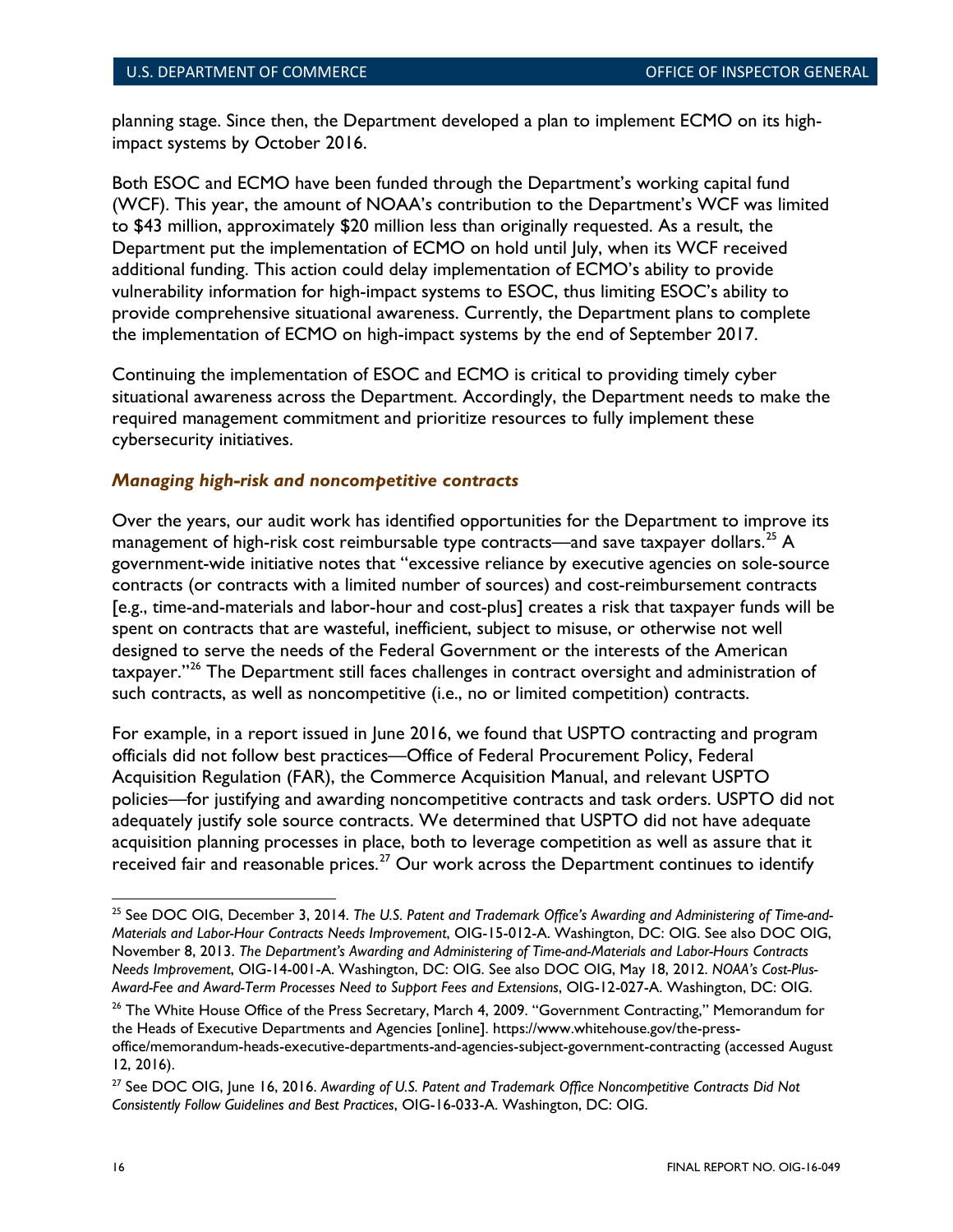that—without sound procurement practices and an effective acquisition structure in place—the risk of wasted government dollars increases.

#### <span id="page-24-0"></span>*Managing and strengthening the acquisition workforce*

In a September 3, 2013 memorandum, the Office of Federal Procurement Policy's Administrator acknowledged that the federal government needs talented and trained individuals who can plan, manage, and oversee acquisitions. $^{28}$  $^{28}$  $^{28}$  During FY 2015, the Department achieved significant human capital accomplishments in managing and strengthening the acquisition workforce by enhancing recruitment efforts through attendance at college and job fairs; and utilizing the Pathways Program and other recruitment and retention incentives such as tuition assistance and loan repayment.

Although the Department fell short of its FY 2015 projected total staffing goal of 262, its recruitment effort resulted in the Department hiring 47 acquisition professionals (GS-1102 series). In addition, the Department reduced its attrition rate for GS-1102 positions by 5 percent—from 20 percent in FY 2014 to 15 percent in FY 2015.

Despite the Department's recruitment and hiring efforts, it faces some critical challenges in managing its acquisition workforce. The first challenge is the Department's ability to attract and retain experienced acquisition professionals to work in a location outside the Washington, DC, metropolitan area. Also, the scarcity of talent with the technical expertise and/or program management skills to manage large complex IT programs can be attributed to the fact that the pay scale and incentives in the federal government are not competitive with the private sector IT industry. Finally, budget cuts that reduced training funds, a legislative hiring cap that limits the number of employees hired within some operating units, and limited career development and advancement opportunities are continuous obstacles the Department faces in acquiring such talent.

Although the Department has established goals to overcome these challenges, it needs to continue its aggressive recruitment and hiring efforts to attract and retain the best qualified acquisition workforce at entry- and mid-level positions.

#### <span id="page-24-1"></span>*Improving IT controls for financial data processed on the Department's systems*

Maintaining effective IT controls over financial data has been a long-standing challenge for the Department. The independent auditor of the Department's annual financial statements reported general IT controls as a Department-wide significant deficiency in FYs 2012–2015. Specifically, the Department's financial systems continue to have deficiencies in the areas of access controls, configuration management, and segregation of duties within their financial management system. In addition, a significant deficiency related to IT access and configuration management control weaknesses was identified in the USPTO's annual financial statement audit in FY 2015. These are substantial weaknesses that require management's attention.

<span id="page-24-2"></span><sup>&</sup>lt;sup>28</sup> See Office of Federal Procurement Policy, September 3, 2013, "Increasing Efficiencies in the Training, Development, and Management of the Acquisition Workforce."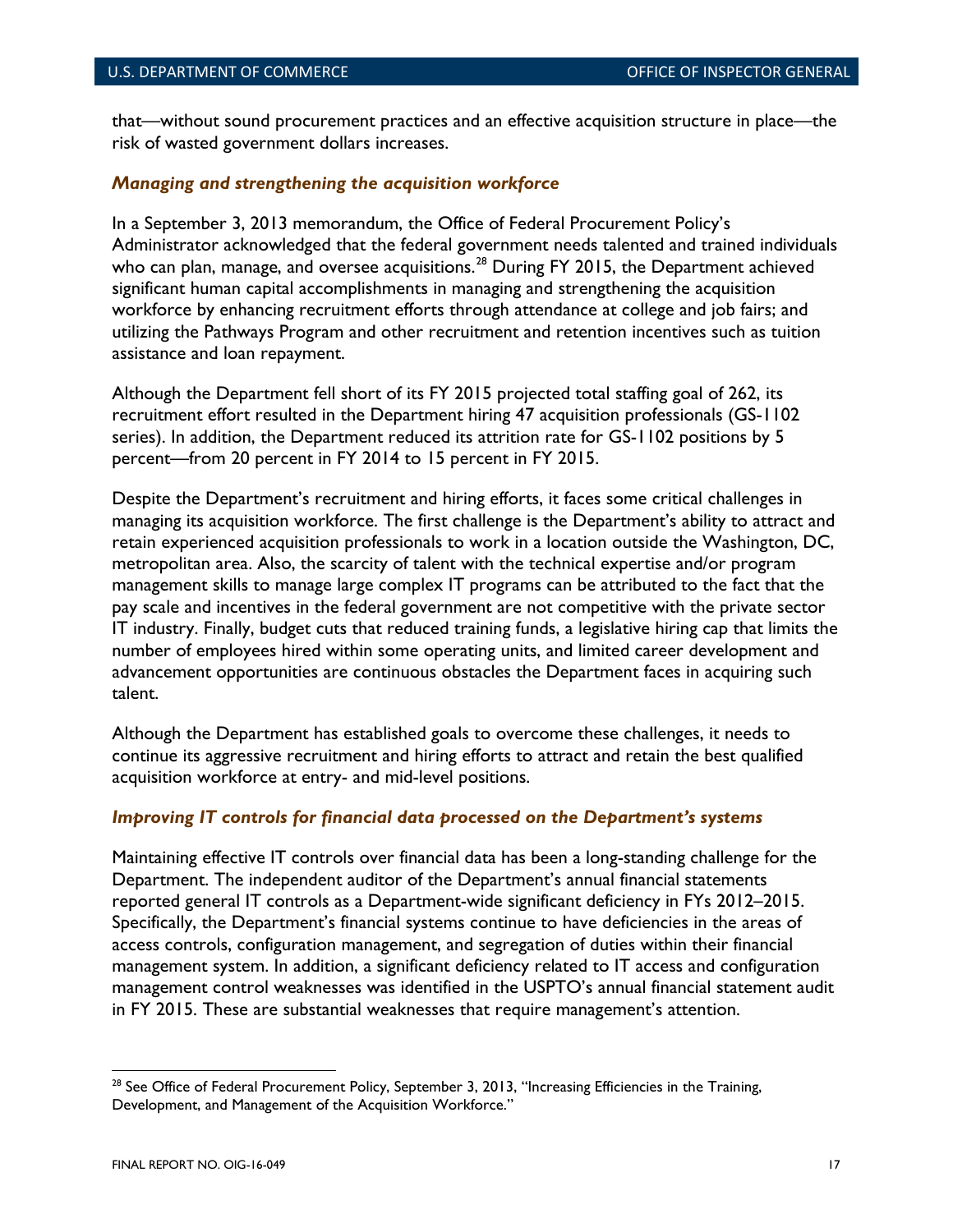As a result, the Department and USPTO have ongoing efforts in place to implement corrective actions for the deficiencies identified. It is essential that the Department focus on improvements in these IT control areas, to ensure that the financial data processed on the Department's systems is securely maintained, has integrity, and is only available to authorized users.

#### <span id="page-25-0"></span>*Creating a Department-wide culture of accountability*

*Deterring, detecting, and addressing time and attendance abuse*. In 2016, OIG conducted several investigations into time and attendance abuse by employees, with significant findings in operating units across the Department. This concern is not limited to one operating unit, as we have investigated issues at Census, USPTO, and NOAA, as well as referred some instances back to other bureaus for appropriate action.

*Ensuring integrity in procurement processes*. Over the past 3 fiscal years, OIG conducted multiple investigations into allegations of abuse in contracting matters. Some of these investigations identified practices in the Department and its components that appear inconsistent with the FAR and Department policies. For example, our investigations have uncovered inadequate justifications for sole-source awards, business practices that lend themselves to conflicts of interests—such as government officials failing to conduct market research, determine their own requirements, or develop independent government cost estimates—and contracting officers creating the appearance of impropriety by recruiting personal associates and former work colleagues for contractor positions. Our investigations have also disclosed criminal conduct in procurement, as was clearly illustrated by the recent indictment of a former Bureau of Industry and Security (BIS) employee on charges of conspiracy and bribery related to government contracts. The Department should take steps to ensure that contracts are awarded properly and in compliance with relevant law and policy, paying particular attention to high-risk acquisitions and sole-source contracts.

*Preventing travel abuse*. In FY 2016, OIG investigated alleged abuses related to official Department travel. These inquiries raised concerns about the Department's compliance with governing laws and rules, particularly the Federal Travel Regulation and the Department's travel-related policies. Two investigations in particular identified issues with Department personnel involved in the preparation and approval of official travel, specifically with regard to premium-class travel involving senior Department personnel. While some of the problems identified in these inquiries appeared to result from intentional abuse, other failures stemmed from critical misunderstandings of key travel-related laws and rules by one or more employees responsible for administering travel.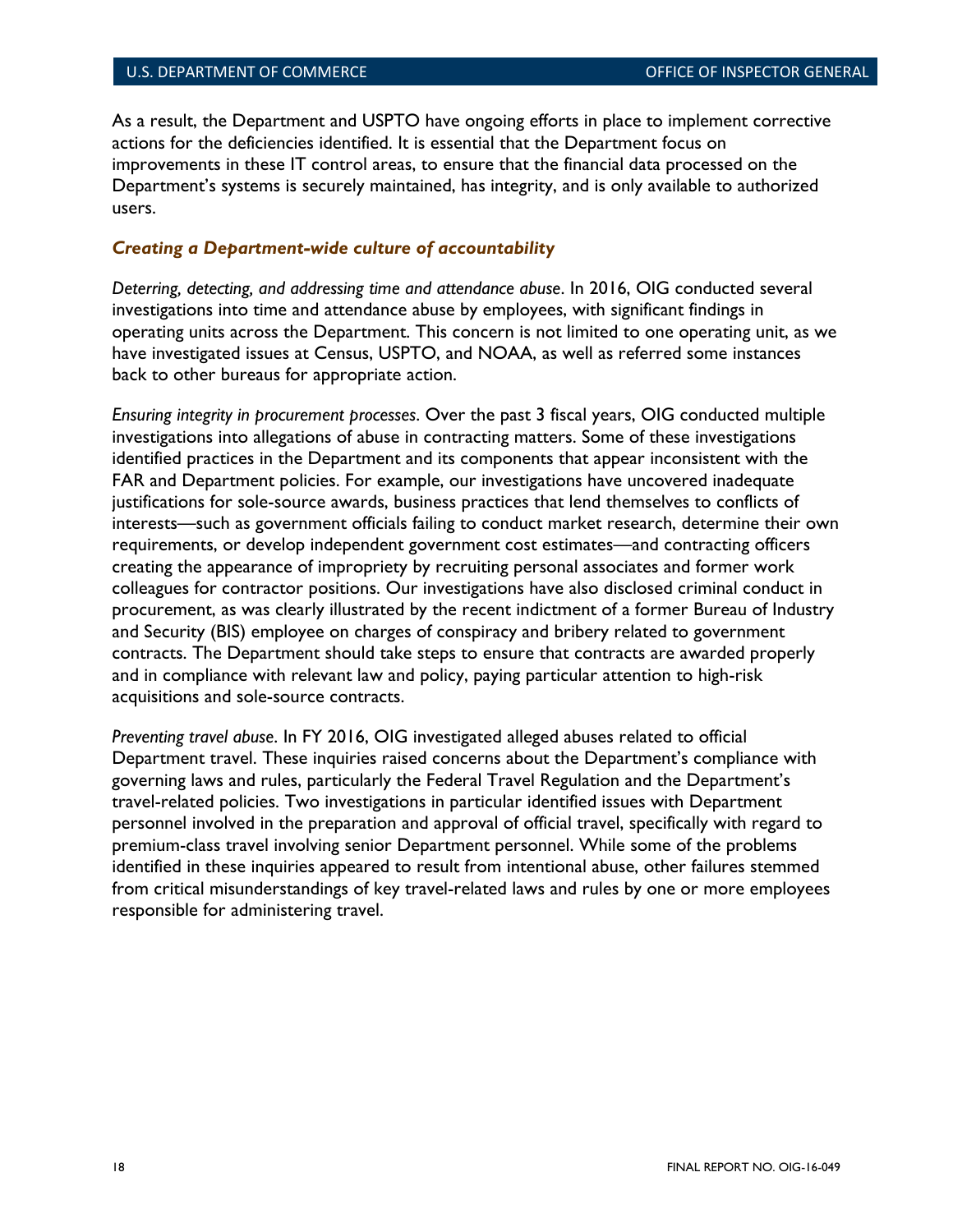# <span id="page-26-0"></span>Appendix A: Related OIG Publications

This list presents OIG's FY 2016 work related to top management and performance challenges facing the Department in FY 2017. These products can be viewed at www.oig.doc.gov. If the product contains information that cannot be released publicly, a redacted version or an abstract will be available on the website.

## **Challenge 1: Trade and Investment**

- *Complying with Uniform Guidance on Profit or Management Fees Under Federal Assistance Awards* (OIG-16-013-M; January 4, 2016)
- *Full Transition to the Nation's Single Export Licensing System Is Uncertain* (OIG-16-037-A; July 5, 2016)
- *CS China Operations Highlight Need to Strengthen ITA Management Controls* (OIG-16-041-A; August 9, 2016)

### **Challenge 2: Innovation**

- *Broadband Technology Opportunities Program Recipients Retaining Excess Equipment at End of Projects* (OIG-16-012-A; December 18, 2015)
- *Audit of FirstNet's Efforts to Include Federal Agencies in its NPSBN* (OIG-16-017-A; February 8, 2016)
- *Audit of Trademark's Activity-Based Information System* (OIG-16-020-A; February 23, 2016)
- *OIG Testimony on Ongoing Activities and Challenges Facing the First Responder Network Authority in their Establishment of a Nationwide Public Safety Broadband Network* (OIG-16-034-T; June 21, 2016)
- *FirstNet Can Strengthen Its Controls by Documenting Procedures to Close and Track Interagency Agreements* (OIG-16-035-A; June 29, 2016)
- *USPTO Should Improve Controls Related to Equipment Used by Full-Time Teleworkers* (OIG-16-039-A; August 2, 2016)
- *USPTO Needs to Improve Assessment of Attaché Program Performance* (OIG-16-042-A; August 23, 2016)
- *Review of the Sustainability of Broadband Technology Opportunity Program Comprehensive Community Infrastructure Awards* (OIG-16-047-1; September 29, 2016)

#### **Challenge 3: Environment**

- *Audit of NOAA Hurricane Sandy Disaster Relief Funds* (OIG-16-014-M; January 6, 2016)
- *NOAA Fisheries Needs to Improve Management and Oversight of Electronic Monitoring Programs* (OIG-16-022-I; March 2, 2016)
- *The Joint Polar Satellite System: Further Planning and Executive Decisions Are Needed to Establish a Long-term, Robust Program* (OIG-16-026-I; April 26, 2016)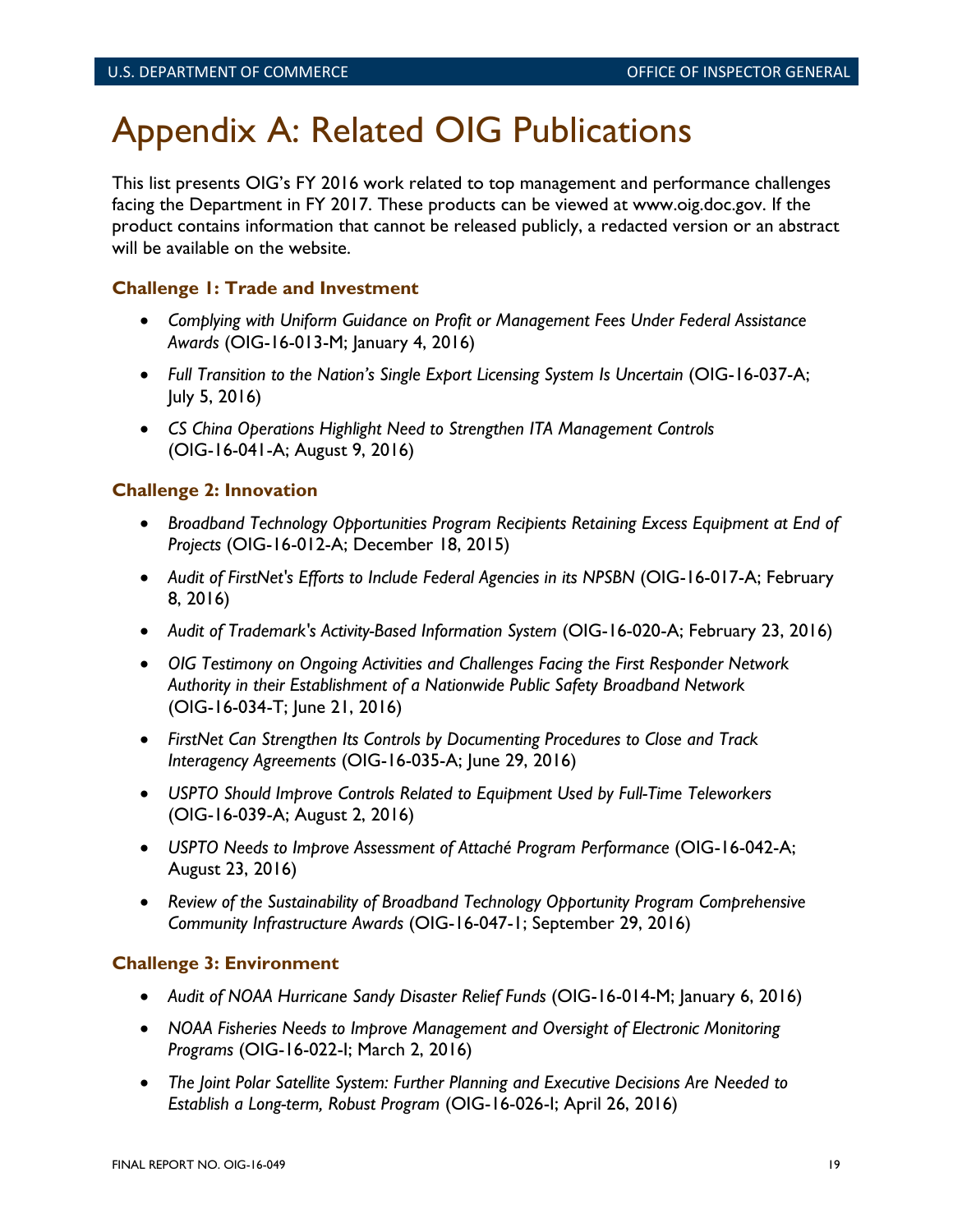- *NOAA Fisheries' Alaska Regional Office Use of Contract Raises Issues Regarding Personal Services* (OIG-16-030-I; June 1, 2016)
- *Deputy IG Letter to Senator Rubio re: Red Snapper in South Atlantic Federal Waters* (OIG-16-044-M; August 29, 2016)
- *Deputy IG Letter to Senator Blumenthal, Senator Murphy, and Representative Courtney re: Fishing Management Across the Northeast and Mid-Atlantic* (OIG-16-045-M; September 14, 2016)
- *Delinquency Follow-Up Procedures and System Shortcomings Pose Risks for Fisheries Finance Program* (OIG-16-046-A; September 26, 2016)

# **Challenge 4: Data**

- *Census Bureau Realignment Did Not Fully Meet Stated Goals and Reimbursable Agreements Are Not Managed Adequately* (OIG-16-004-A; October 22, 2015)
- *The U.S. Census Bureau's Efforts to Ensure an Accurate Address List Raise Concerns over Design and Lack of Cost-Benefit Analysis* (OIG-16-018-A; February 23, 2016)
- *The U.S. Census Bureau Geography Division Lacks Complete Information for Project Costs and Has Not Fully Monitored GSS-I Goals* (OIG-16-029-A; May 23, 2016)
- *2020 Census: The Bureau Has Not Reported Test Results and Executed an Inadequately Designed 2015 Test* (OIG-16-032-A; June 7, 2016)
- *OIG Testimony on The Census Bureau's Modernization Efforts and Overall Preparedness for the 2020 Census* (OIG-16-038-T; June 9, 2016)

# **Challenge 5: Operational Excellence**

- *Significant Firm-Fixed-Price Contract Actions in FYs 2011–2013 Cannot Be Verified from Documentation in NIST Contract Files* (OIG-16-001-A; October 2, 2015)
- *Lack of Basic Security Practices Hindered BIS' Continuous Monitoring Program and Placed Critical Systems at Risk* (OIG-16-003-A; October 16, 2015)
- *FY 2015 Financial Statements Audit (USPTO)* (OIG-16-006-A; November 13, 2015)
- *FY 2015 Consolidated Financial Statements Audit* (Department of Commerce) (OIG-16-007-A; November 13, 2015)
- *2016 Annual Letter to OMB re: Government Charge Card Abuse Prevention Act of 2012* (OIG-16-016-M; January 29, 2016)
- *Census Bureau Reviews of Unliquidated Obligations Could Be Improved with Greater Review Frequency and Additional Documentation* (OIG-16-019-A; February 23, 2016)
- *NIST Working Capital Fund Budgetary Controls Are in Place but Issues with Carryover Balances Policies, and Time Charges Should be Addressed* (OIG-16-023-A; March 23, 2016)
- *NIST Must Strengthen Justifications for Remaining ULOs and Review Procedures* (OIG-16-024-A; March 24, 2016)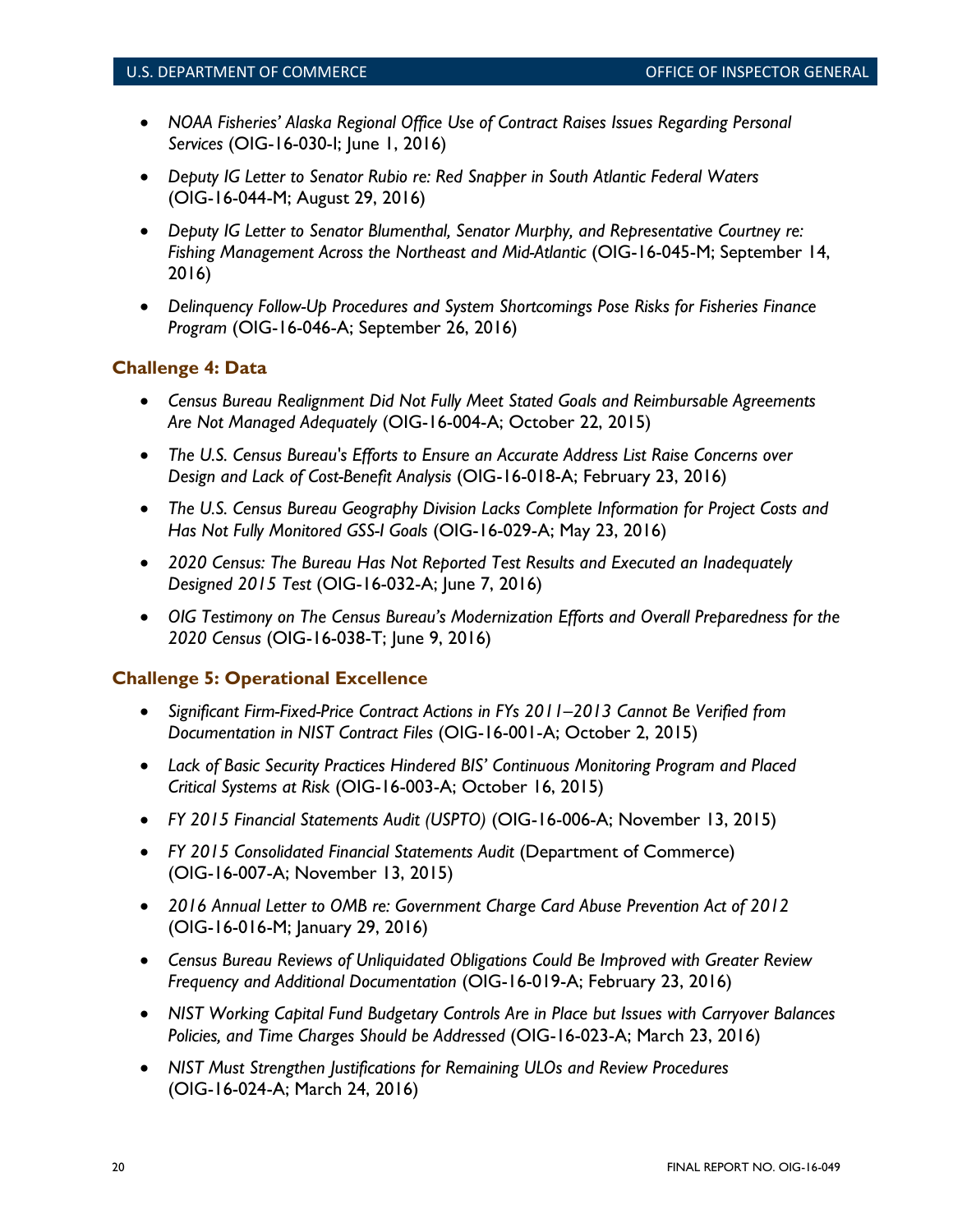- *The Census Working Capital Fund Lacks Transparency* (OIG-16-025-A; April 18, 2016)
- *FY 2015 Compliance with Improper Payment Requirements* (OIG-16-027-I; May 11, 2016)
- *Awarding of U.S. Patent and Trademark Office Noncompetitive Contracts Did Not Consistently Follow Guidelines and Best Practices* (OIG-16-033-A; June 16, 2016)
- *Review of National Oceanic and Atmospheric Administration's Sole-Source Contract Awarded to Industrial Economics, Inc. Regarding Gulf Oil Spill Expert Services* (OIG-16-036-I; July 5, 2016)
- *Review of IT Security Policies, Procedures, Practices, and Capabilities in Accordance with the Cybersecurity Act of 2015* (OIG-16-040-A; August 4, 2016)
- *Successful Cyber Attack Highlights Longstanding Deficiencies in NOAA's IT Security Program*  (OIG-16-043-A; August 26, 2016)
- *Analysis of Patent Examiners' Time and Attendance* (14-0990; August 31, 2016)
- *Investigation into Travel & Other Improprieties in the Office of a Politically Appointed Official*  (15-0444; September 8, 2016)
- *Follow-up Audit on Recommendations from Audit Report No. OIG-13-031-A, Classified Information Policies and Practices at the Department of Commerce Need Improvement*  (OIG-048-A; September 30, 2016)